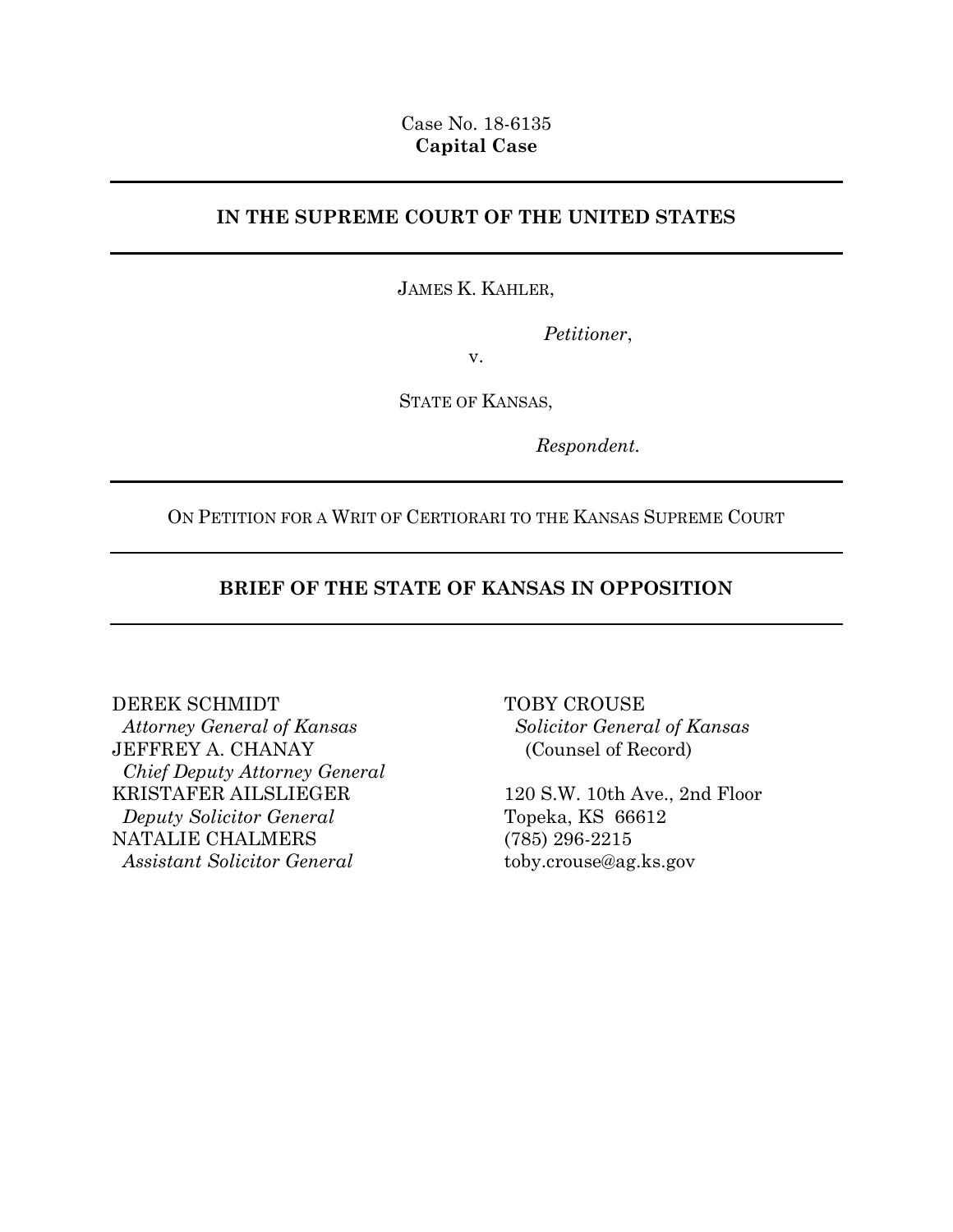#### **QUESTION PRESENTED**

<span id="page-1-0"></span>The Kansas Legislature refined the State's insanity defense by channeling evidence of mental disease or defect into the *mens rea* element of a crime. Specifically, Kansas law provides that it "is a defense to a prosecution under any statute that the defendant, as a result of mental disease or defect, lacked the mental state required as an element of the offense charged," but "mental disease or defect is not otherwise a defense." Kan. Stat. Ann. § 22-3220 (2009).

There are two questions presented: (1) whether the Due Process Clause prohibits a State from evaluating evidence of a mental disease or defect solely through the *mens rea* element of a crime, and, if so (2) what does the Constitution require for a mental disease or defect defense in light of the complex and competing policy judgments about moral culpability, societal protections, and evolving medical science.

The Eighth Amendment claim that Petitioner would like this Court to reach has not been preserved.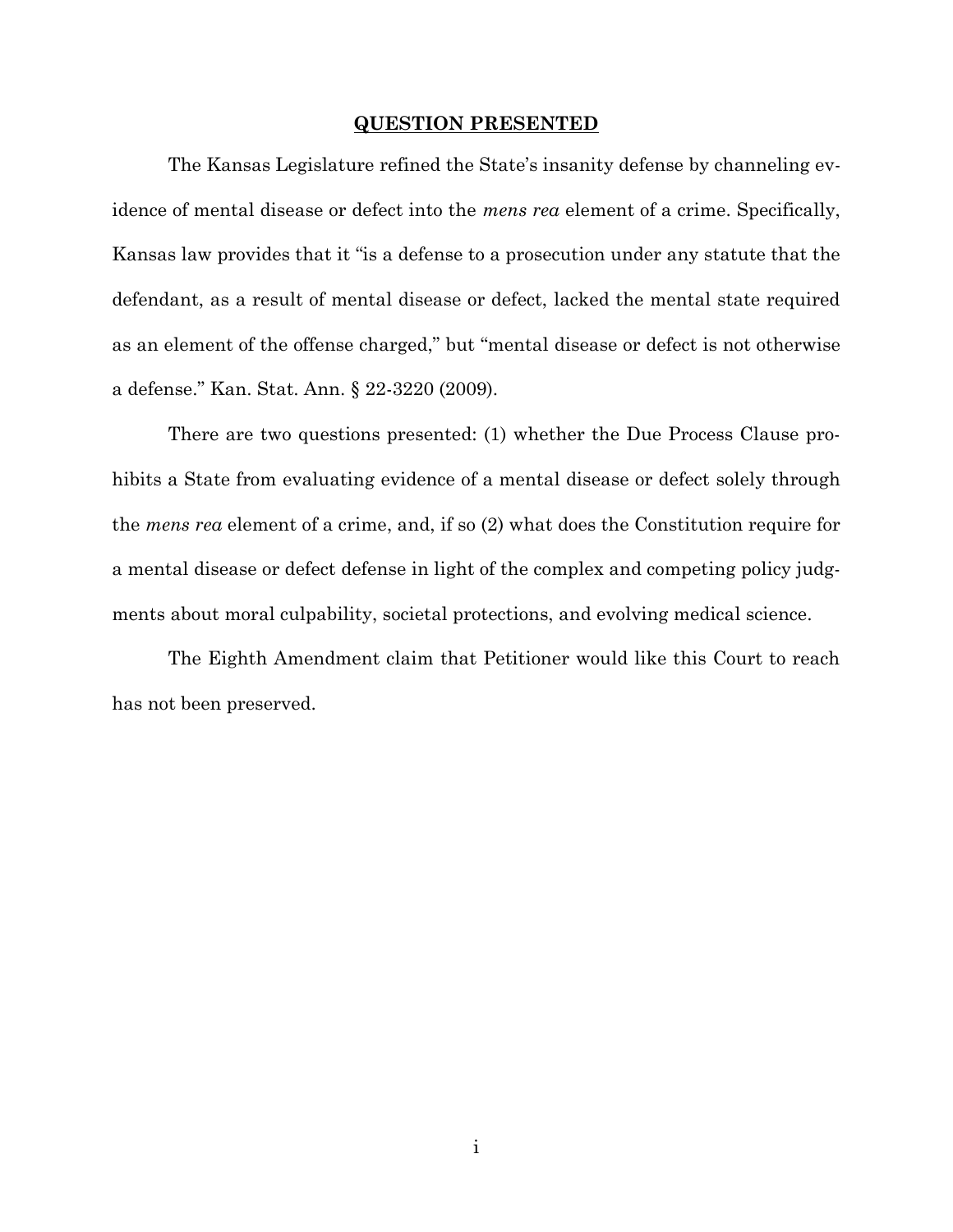# **TABLE OF CONTENTS**

<span id="page-2-0"></span>

| I.  |                |                                                                                                                                                   |  |  |  |
|-----|----------------|---------------------------------------------------------------------------------------------------------------------------------------------------|--|--|--|
| П.  |                |                                                                                                                                                   |  |  |  |
| Ш.  |                |                                                                                                                                                   |  |  |  |
|     | A.             | The States have broad discretion in determining how they define<br>crimes, admit evidence, and create affirmative defenses 14                     |  |  |  |
|     | <b>B.</b>      | In <i>Clark</i> , this Court rejected an attempt to create a constitutional<br>right to a particular insanity or mental illness defense.  16      |  |  |  |
|     | $\mathbf{C}$ . | The Kansas Supreme Court correctly applied this Court's                                                                                           |  |  |  |
| IV. | 20             |                                                                                                                                                   |  |  |  |
|     | A.             |                                                                                                                                                   |  |  |  |
|     | <b>B.</b>      |                                                                                                                                                   |  |  |  |
|     | $\mathbf{C}$ . | If this Court considers the <i>mens rea</i> issue, it should also articulate<br>constitutional guideposts for States to exercise their discretion |  |  |  |
|     |                |                                                                                                                                                   |  |  |  |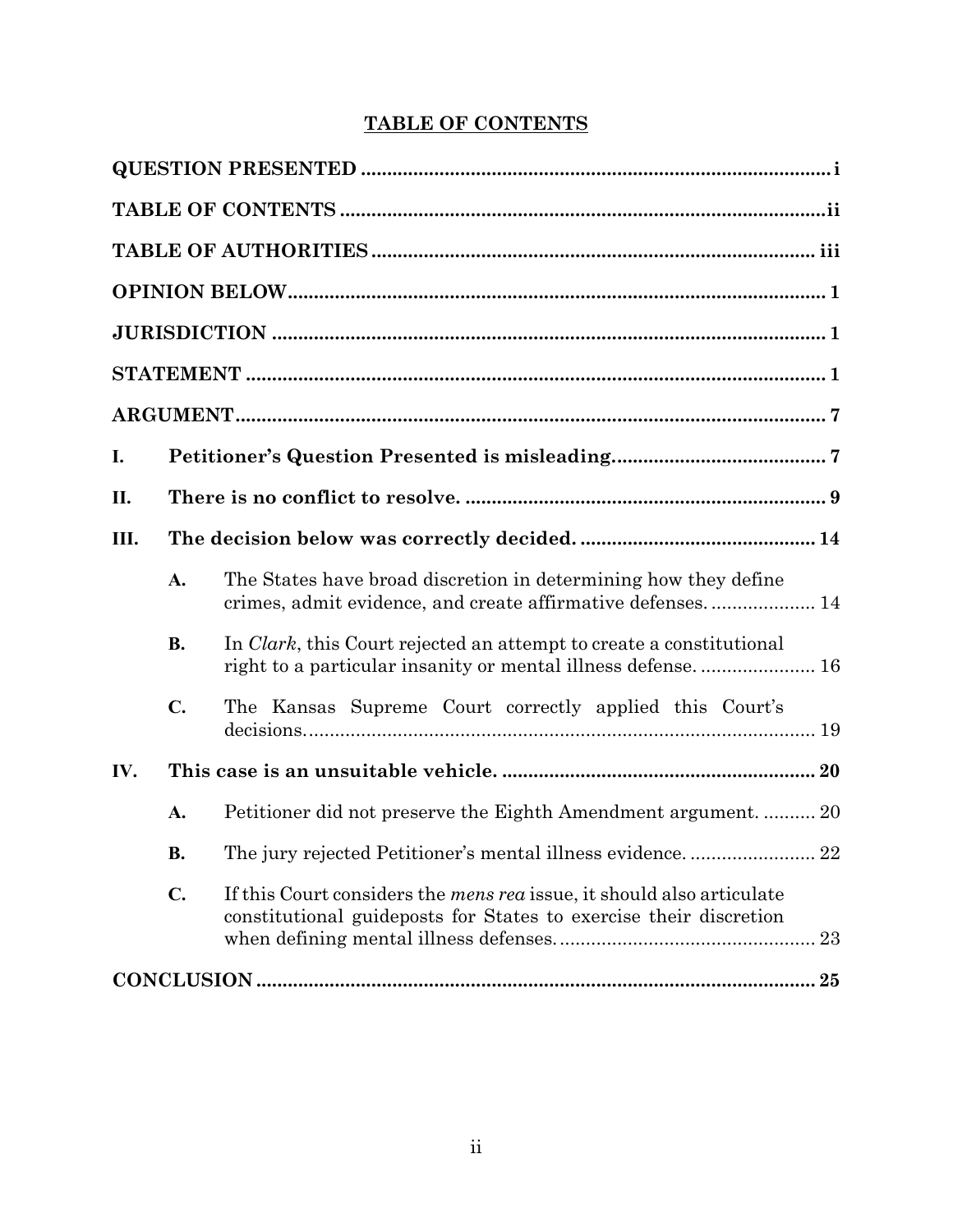# **TABLE OF AUTHORITIES**

# <span id="page-3-0"></span>**CASES**

| Clark v. Arizona,                           |
|---------------------------------------------|
| CSX Transp., Inc. v. Alabama Dep't of Rev., |
| Delling v. Idaho,                           |
| Finger v. State,                            |
| Illinois v. Gates,                          |
| Ingles v. People,                           |
| Leland v. Oregon,                           |
| Lord v. State,                              |
| Medina v. California,                       |
| Montana v. Egelhoff,                        |
| Nevada v. Finger,                           |
| Patterson v. New York,                      |
| People v. Grant,                            |
| People v. Skinner,                          |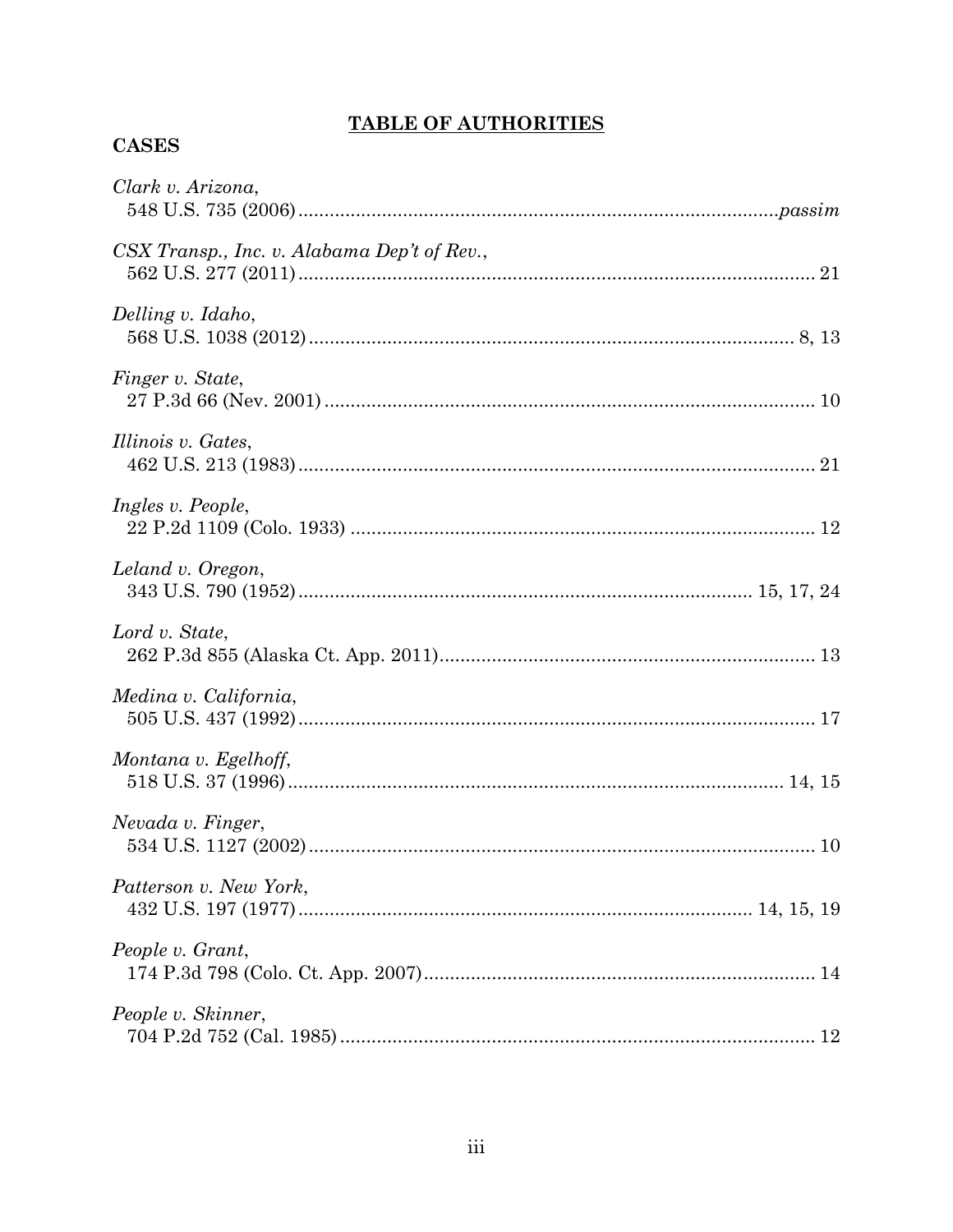| Powell v. Texas,           |
|----------------------------|
| Sinclair v. State,         |
| Singleton v. Commissioner, |
| State ex rel. Causey,      |
| State v. Bethel,           |
| State v. Burton,           |
| State v. Delling,          |
| State v. Hedges,           |
| State v. Hoffman,          |
| State v. Kahler,           |
| State v. Strasburg,        |
| United States v. Pohlot,   |
| Zivotofsky v. Clinton,     |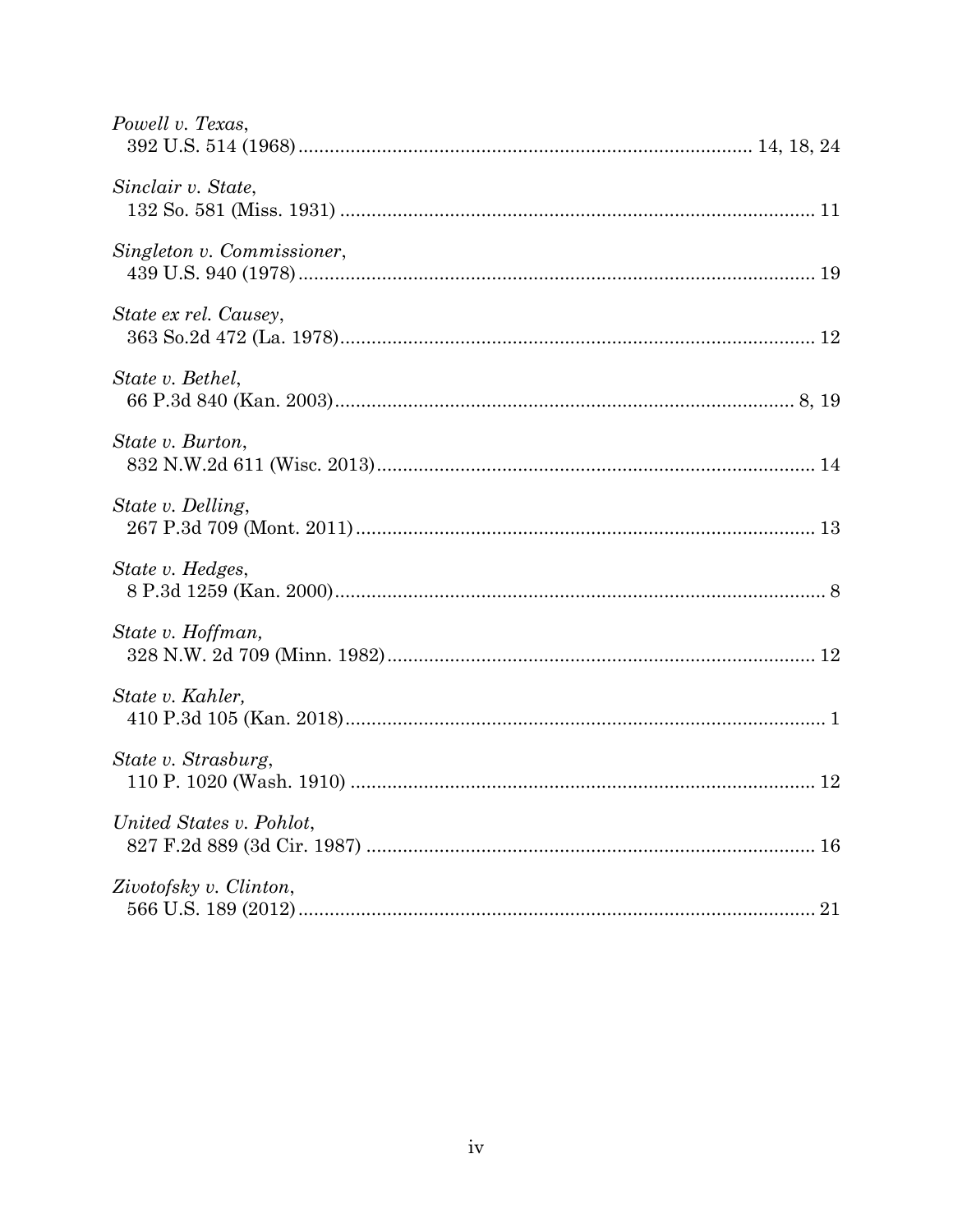# **CONSTITUTIONAL PROVISIONS, STATUTES**

# **OTHER AUTHORITIES**

| Brief of Appellant,                                           |    |
|---------------------------------------------------------------|----|
| <i>State v. Kahler</i> , 410 P.3d 105 (2018) (No. 106981),    |    |
|                                                               |    |
| Brief of the United States as Amicus Curiae,                  |    |
| Clark v. Arizona, 548 U.S. 735 (2006) (No. 05-5966),          |    |
|                                                               |    |
| Edwin R. Keedy, <i>Insanity and Criminal Responsibility</i> , |    |
|                                                               |    |
|                                                               |    |
| Reply Brief of Appellant,                                     |    |
| <i>State v. Kahler</i> , 410 P.3d 105 (2018) (No. 106981),    |    |
|                                                               | 21 |

\* \* \* \* \*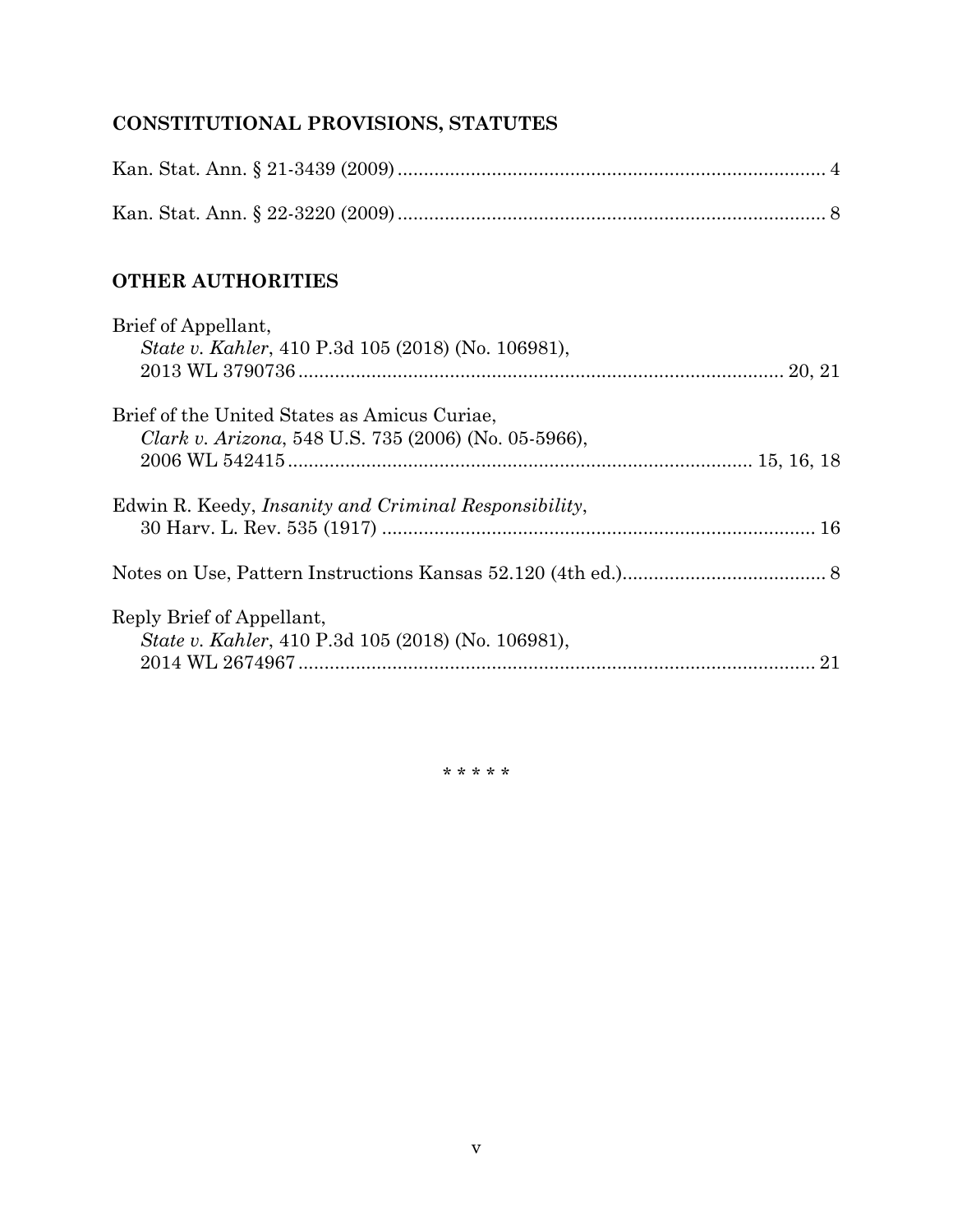#### **OPINION BELOW**

<span id="page-6-0"></span>The opinion of the Kansas Supreme Court (Pet. App. 1a-68a) is reported at *State v. Kahler*, 410 P.3d 105 (Kan. 2018). The relevant order of the trial court is not published.

#### **JURISDICTION**

<span id="page-6-1"></span>The judgment of the Kansas Supreme Court was entered on February 9, 2018. Pet. App. 1a-68a. A petition for rehearing was denied on April 26, 2018, and a corrected denial order was issued on May 1, 2018. Pet. App. 69a-70a. Following an extension of time, the petition for a writ of certiorari was filed on September 28, 2018. The jurisdiction of this Court is invoked under 28 U.S.C. § 1257(a).

#### **STATEMENT**

<span id="page-6-2"></span>Petitioner James Kraig Kahler ("Petitioner") shot and killed his estranged wife, two of their three children, and his estranged wife's grandmother on November 28, 2009. A jury convicted Petitioner of capital murder and recommended a death sentence. Pet. App. 73a-77a.

**1.** In 2008, Petitioner and Karen Kahler lived in Weatherford, Texas. They had three children: two teenage daughters, Emily and Lauren, and a nine-year-old son, Sean. Both Petitioner and Karen had successful careers. Karen was a personal trainer; Petitioner was the director of public utilities. "Acquaintances described the Kahlers as a perfect family." Pet. App 8a.

That summer, Petitioner accepted a new job as the director of water and light for the city of Columbia, Missouri. Karen and the children remained in Texas, but Petitioner moved to Missouri. The plan was for the family to be reunited in the fall.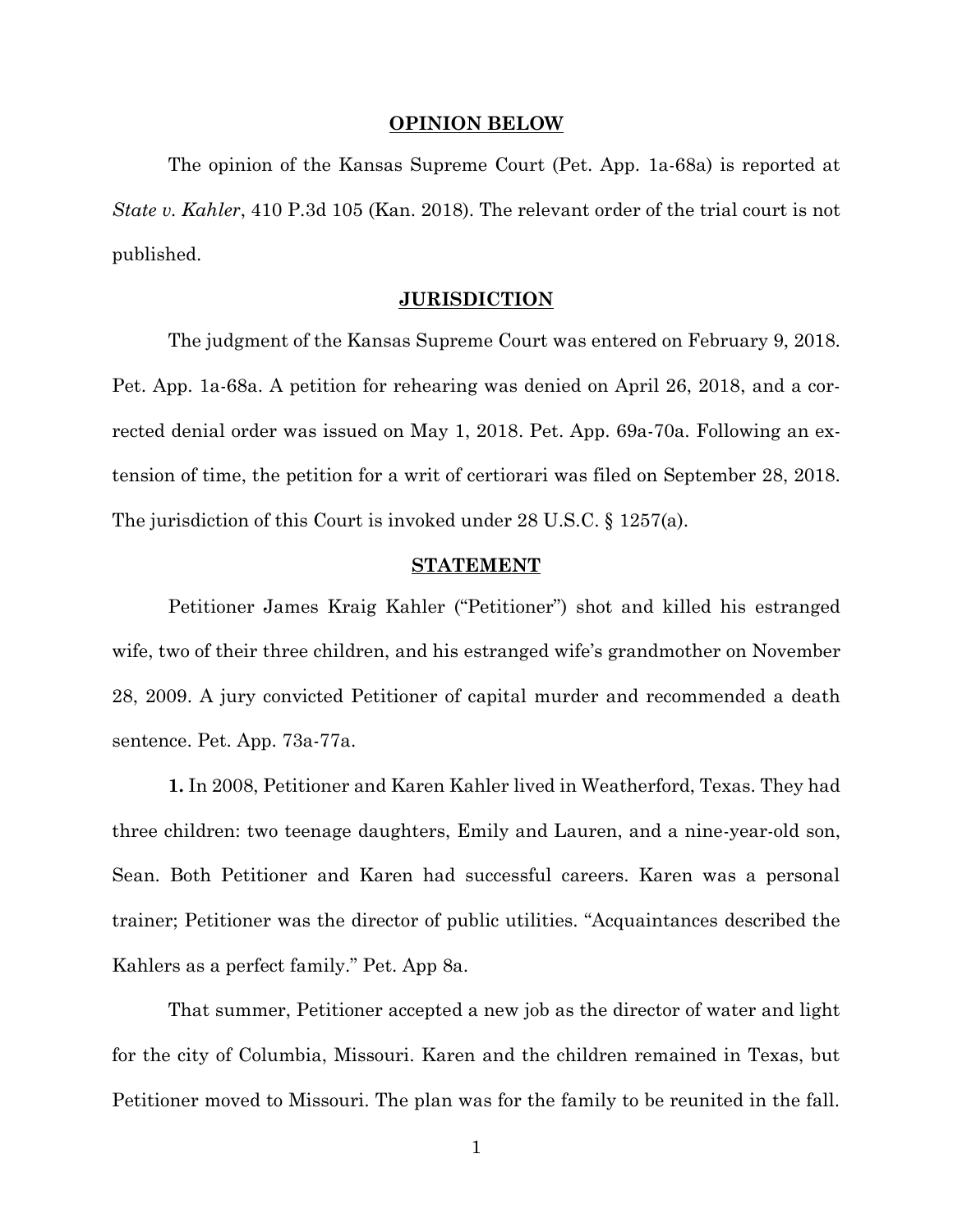Before Petitioner left for Missouri, Karen mentioned that she was interested in having a sexual relationship with a female co-worker. Petitioner "assented to the sexual relationship." Pet. App. 9a.

Although Petitioner believed Karen's affair would end when she and the children moved to Missouri, it did not. While at a New Year's Eve party in Texas, Petitioner became embarrassed by Karen and her lover's behavior, and the evening concluded in a shoving match between the Kahlers.

By January 2009, Karen filed for divorce. Two months later she made a battery complaint against Petitioner. That complaint resulted in Petitioner's arrest, which was widely publicized. Karen took the children and moved out of the family home. Petitioner was then fired from his job in August 2009. He moved in with his parents on their ranch near Meriden, Kansas.

Meanwhile, Petitioner did not give up on trying to win Karen back. When that did not work, he tried to "humiliate her publicly to bring her back." Pet. App. 94a. He was "preoccupied with the divorce process" to the point of logging into Karen's computer, trying to destroy her public image, following her, and fearing the influence Karen was having on their daughters, Pet. App. 131a, who he believed had "aligned with Karen" in the divorce. Pet. App. 114a-115a. He even tried to "psychologically bludgeon her back into the relationship," but that "[d]idn't work" either. Pet. App. 94a.

**2.** Karen spent Thanksgiving 2009 in Derby, Kansas, at her sister's home. Pet. App. 9a. Petitioner and Sean spent the holiday at the Meriden ranch. Although Sean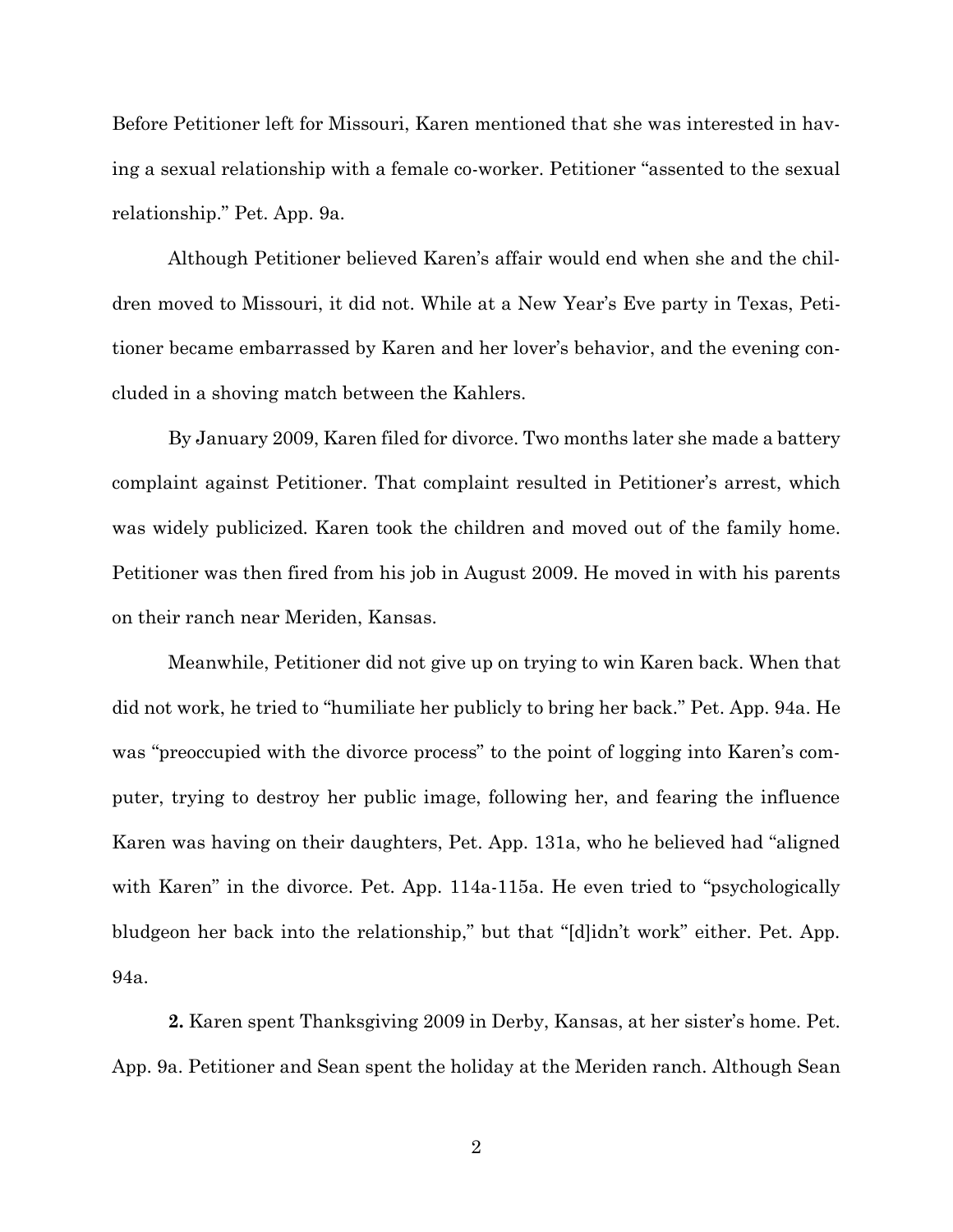wanted to stay at the ranch for the weekend, Karen denied permission for him to do so. Instead, on November 28, 2009, she picked up Sean from Petitioner's mother in Topeka, Kansas, Pet. App. 9a, while Petitioner was cashing his final paycheck so that Karen would not get it in the divorce, Pet. App. 121a, 128a. Consistent with a longstanding family tradition, Karen took all three of her children to the home of her grandmother, Dorothy Wight.

That evening, Petitioner pursued Karen, driving from his home in Meriden to Wight's home in Burlingame, Kansas. Petitioner entered Wight's home with a gun around 6:00 PM. Pet. App. 10a. He first encountered Karen, who was standing in the kitchen of the home with Sean. Petitioner shot Karen twice, but did not attempt to harm Sean, who escaped to a neighboring home. At that point, Wight's "Life Alert" system activated, summoning law enforcement and partially recording the events that unfolded. Pet. App. 10a; *see also* Pet. App. 115a (recounting Petitioner telling "a sobbing voice to 'stop crying'"). Petitioner subsequently shot Wight and Emily in the living room; he shot Lauren in an upstairs bedroom. Pet. App. 10a.

Law enforcement arrived shortly thereafter. Pet. App. 10a. Karen was found lying on the kitchen floor, unconscious and barely breathing from the two gunshot wounds. They next found Petitioner's daughters, who both were shot twice as well. They also located Wight, who had been shot once in the abdomen. Lauren and Wight, who were both conscious, informed the officers that Petitioner had shot them. They later died from their gunshot wounds. All told, Petitioner shot and killed four females. But Petitioner chose to save his son's life. This decision "speaks of some decision-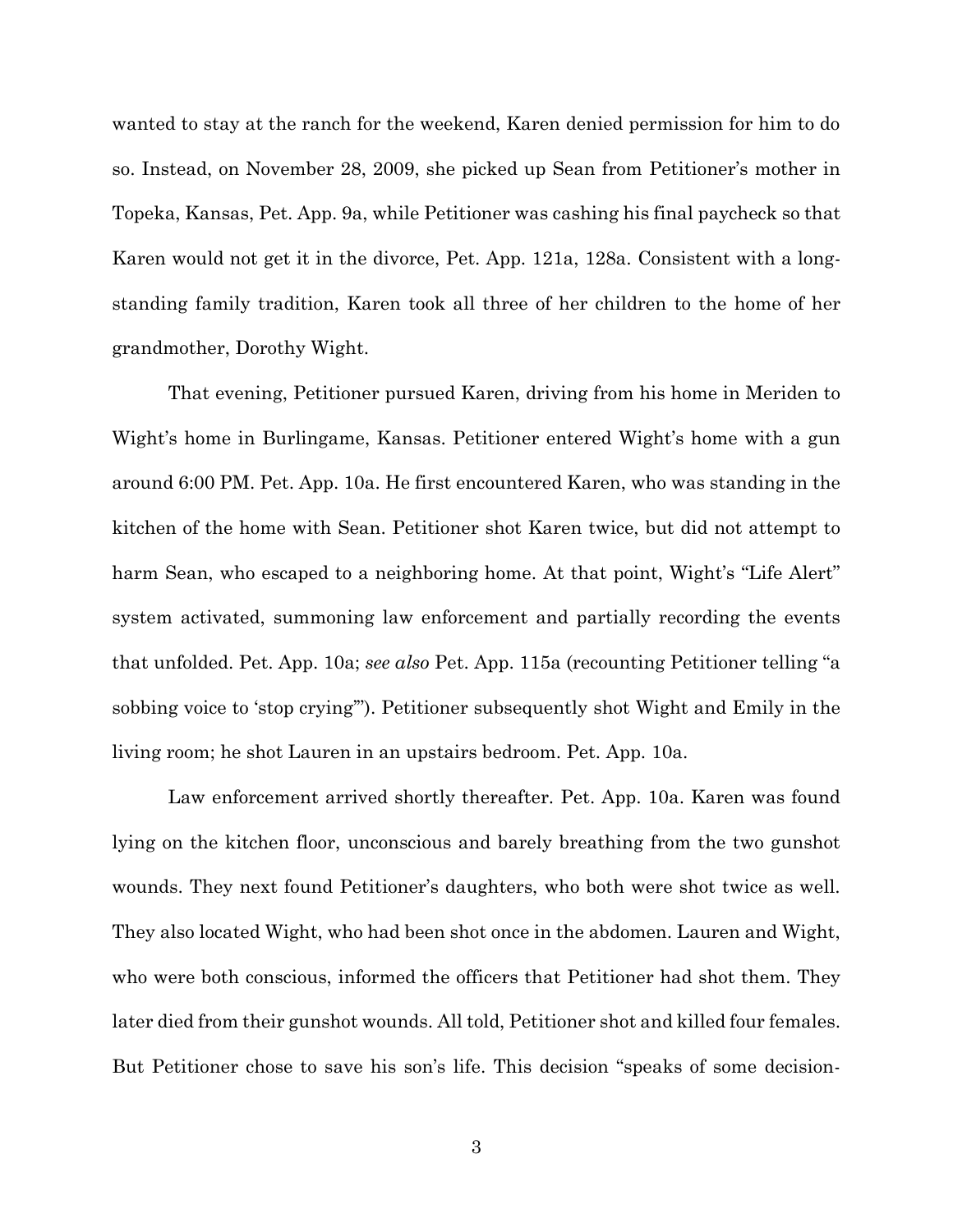making" by Petitioner, and also his "deep pathological detachment" from his daughters. Pet. App. 128a; *see also* Pet. App. 97a (noting Petitioner preferred his son over his daughters); Pet. App. 120a (describing his daughters as "rotting corpses").

**3.** Petitioner, armed with three or four rifles and ammunition, managed to elude law enforcement that evening. Pet. App. 10a, 121a (recalling that he had the ability to "take[] out at least a handful" of the law enforcement searching for him). The next day, Petitioner was arrested without incident. Pet App. 10a. The State of Kansas charged him with one count of capital murder, or in the alternative, four counts of premeditated first-degree murder, as well as one count of aggravated burglary for the unauthorized entry into Wight's home.

At trial, Petitioner did not dispute that he shot the four victims. Pet. App. 11a. Rather, he attempted to establish that severe depression had rendered him incapable of forming the intent and premeditation necessary for capital murder under Kansas law. *See* Kan. Stat. Ann. § 21-3439(a)(6) (2009).<sup>1</sup>

Petitioner presented expert testimony in support of his contention. In particular, Petitioner's attorney called Dr. Stephen Peterson, a forensic psychiatrist, who testified that Petitioner was suffering from severe major depression at the time of the crime, but that he was not psychotic. Pet. App. 96a-97a, 103a. Dr. Peterson further opined that Petitioner's ability to manage his own behavior had been "severely degraded" so that he had no ability to "refrain from doing what he did." Pet. App. 11a.

l

<sup>1</sup> As part of a 2011 recodification of Kansas's criminal code, this statute was renumbered as Kan. Stat. Ann. § 21-5401(a)(6), but otherwise remains unchanged from the time of Petitioner's crime and trial.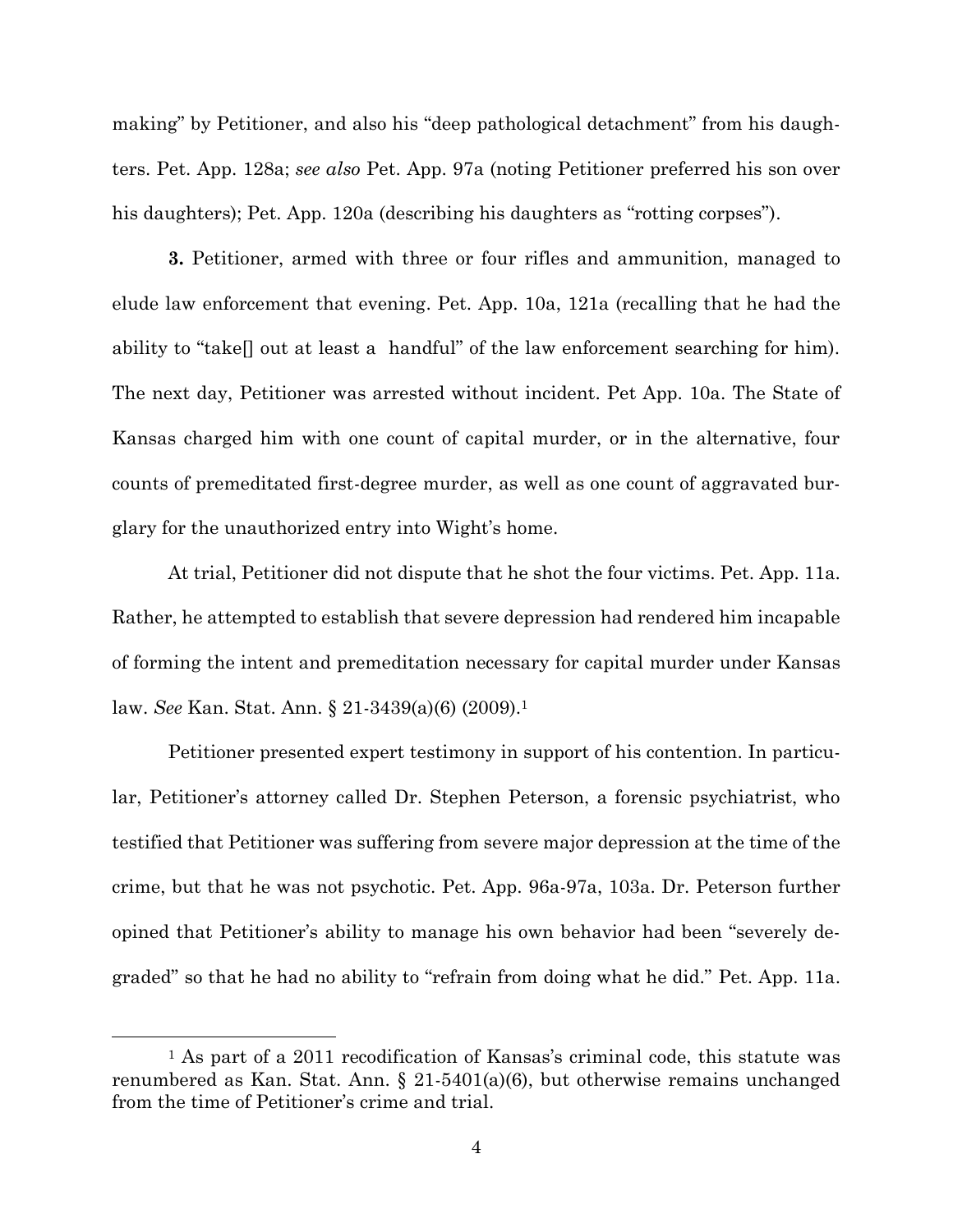But Petitioner's attorney did not ask Dr. Peterson whether Petitioner had the capacity to premeditate or form the requisite intent. *Id*. The State's forensic psychiatrist, in contrast, specifically addressed that point: he "opined that Kahler was capable of forming the requisite intent and premeditation." *Id.*; *see also* Pet. App. 154a-155a (explaining that Petitioner showed planning by bringing a weapon and killing those whom he blamed for his problems while sparing the son that he did not blame for his troubles, and concluding that Petitioner's behavior was "consistent with a clear motive of revenge").

This point was brought up during closing arguments too. Pet. App. 11a. Defense counsel argued that Petitioner was incapable of forming the requisite premeditation or intent. In response, the State noted that Petitioner's expert had failed to offer such testimony and highlighted the fact that its expert had directly opined that Petitioner was capable of premeditating the murder and forming the requisite intent to kill.

The jury convicted Petitioner of capital murder. And, after hearing additional evidence in the penalty phase, the same jury recommended the death sentence.

**4.** Petitioner appealed directly to the Kansas Supreme Court. As relevant here, he argued that a Kansas statute, Kan. Stat. Ann. § 22-3220 (2009),<sup>2</sup> "violates the Due Process Clause" because it deprived him of the ability to assert a defense based on insanity. Pet. App. 35a-36a. That statute provides: "It is a defense to a prosecution

 $\overline{a}$ 

<sup>2</sup> This is the statute that was recodified in 2011 as Kan. Stat. Ann. § 21-5209 in 2018, but it has not been substantively changed.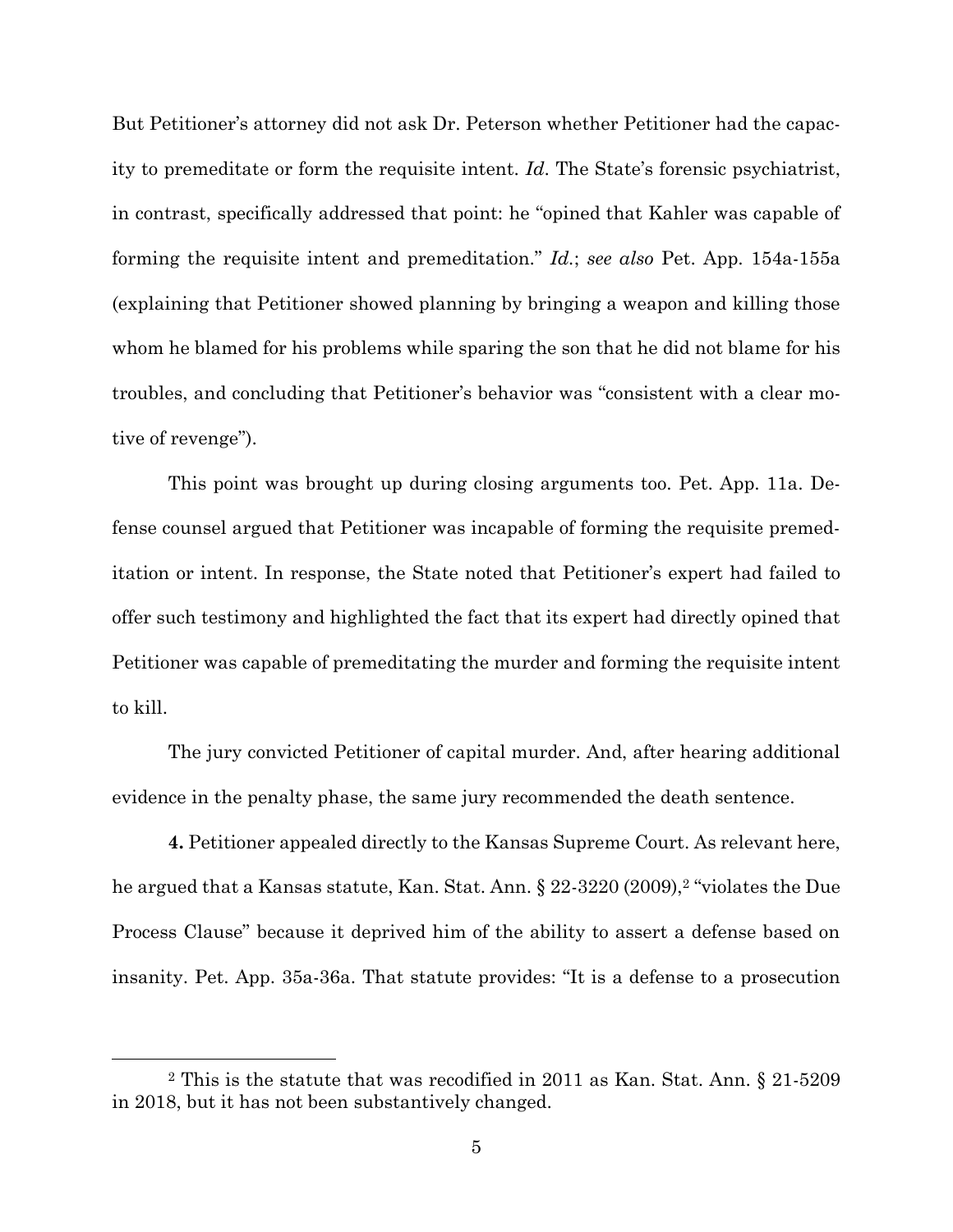under any statute that the defendant, as a result of mental disease or defect, lacked the mental state required as an element of the offense charged. Mental disease or defect is not otherwise a defense."

The Kansas Supreme Court unanimously rejected Petitioner's due process argument. Pet. App. 36a-37a. In particular, the court stated that the very same due process argument that Petitioner was making had been made in and rejected by the court in *Bethel*. Pet. App. 36a. In *Bethel*, the Kansas Supreme Court, after conducting a thorough review of controlling decisions from this Court and surveying the decisions from other courts that considered similar issues arising under their jurisdictions' similar laws, held that Kan. Stat. Ann. § 22-3220 did not violate the defendant's right to due process under either the United States or Kansas Constitutions. *See* 66 P.3d at 840, *cert. denied* 540 U.S. 1006 (2003). Petitioner mentioned the dissent from the denial of certiorari in *Delling v. Idaho*, 568 U.S. 1038 (2012), but the Kansas Supreme Court concluded it had "no effect on [the] *Bethel* decision." Pet. App. 36a-37a.

**\* \* \* \* \***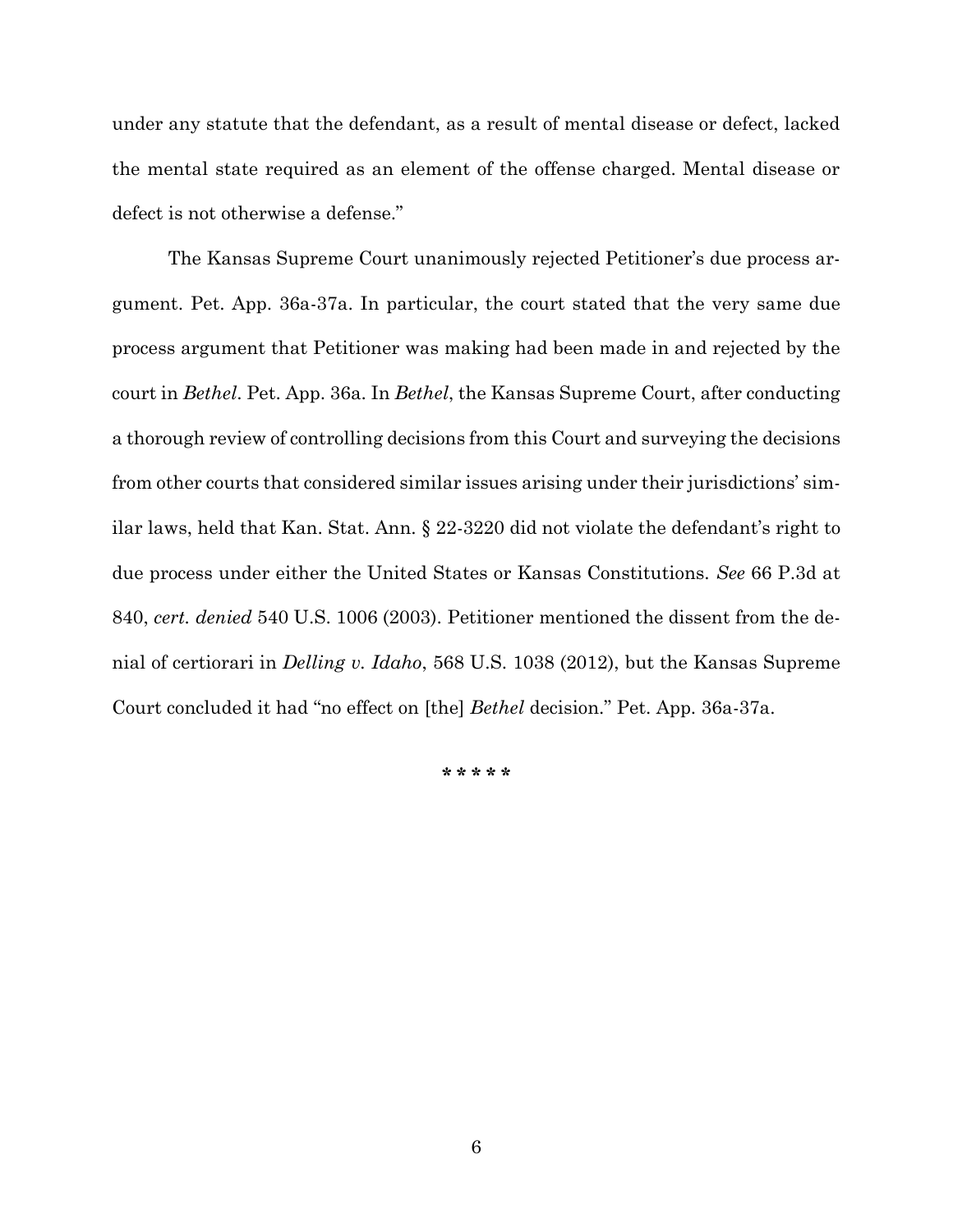#### **ARGUMENT**

<span id="page-12-0"></span>Review is unwarranted for many reasons. *First*, Petitioner mischaracterizes Kansas law. Kansas has not abolished the insanity defense; rather, Kansas has modified the defense to use a *mens rea* approach like several other States. *Second*, there is no conflict to resolve. The only state court of last resort that has found the *mens rea* approach to be unconstitutional did so based in part on state law and in reliance on a rationale that was subsequently rejected by this Court in *Clark v. Arizona*, 548 U.S. 735 (2006). *Third*, the Kansas Supreme Court's decision correctly identified and applied this Court's precedent that has recognized the States' wide latitude in determining the extent to which mental illness may excuse criminal liability. Adopting a *mens rea* approach does not violate the Constitution. *Finally*, this case is a poor vehicle for addressing this issue. Petitioner failed to preserve the Eighth Amendment claim asserted in his Petition; the record suggests no reason to believe the outcome of this case would be any different based on any other insanity defenses; and, even if this Court were to consider the due process question, the Petition fails to offer constitutional guideposts that the States could, going forward, rely on when exercising the traditional discretion in this field. The Petition should be denied.

### <span id="page-12-1"></span>**I. Petitioner's Question Presented is misleading.**

Petitioner has framed the question as whether the "Eighth and Fourteenth Amendments permit a State to abolish the insanity defense." Pet. i. That framing is wrong because it depends on a mischaracterization of Kansas law and an argument that was not preserved.

7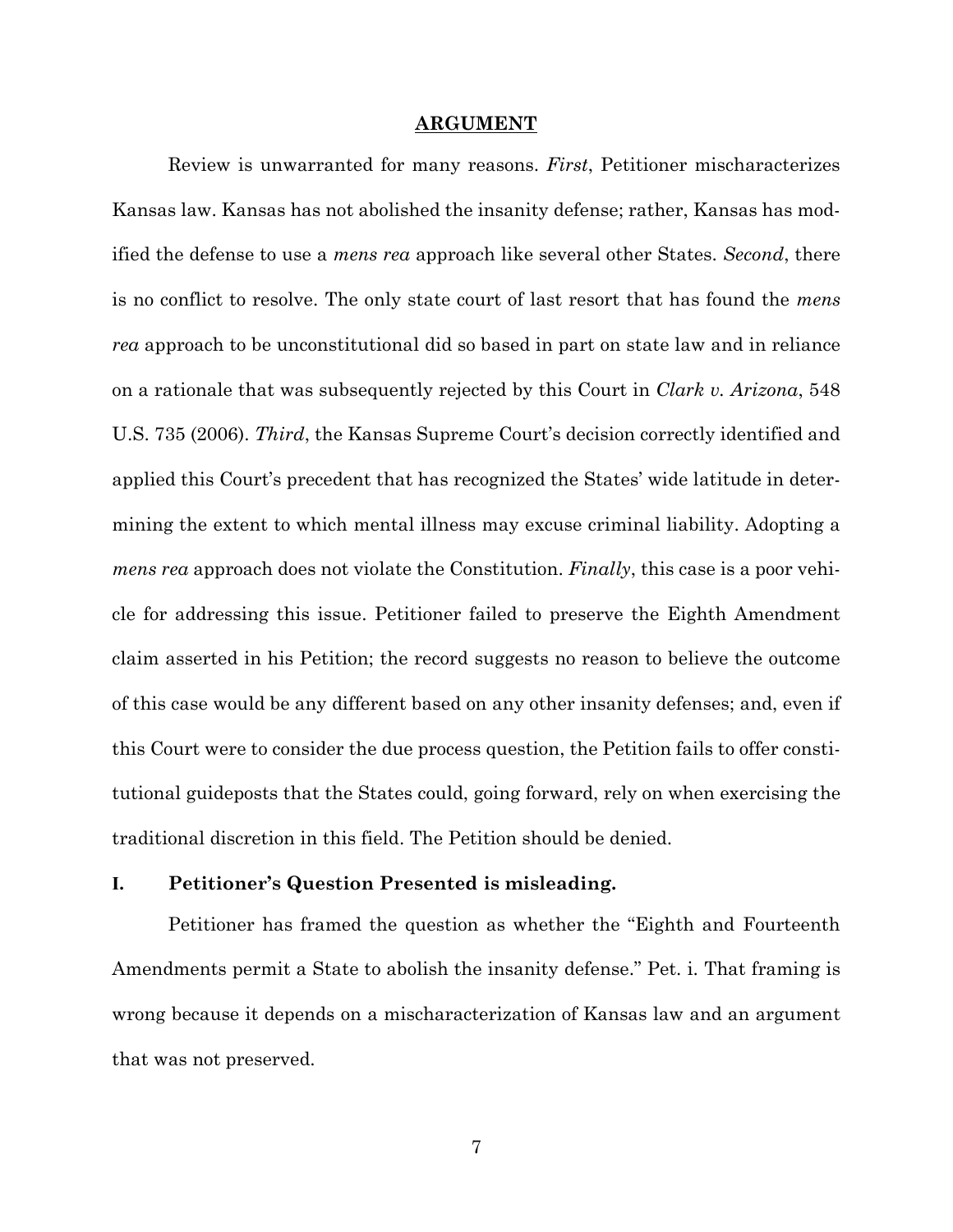Kansas "has not abolished the insanity defense," it has only "redefined" the defense to adopt a *mens rea* approach. *State v. Bethel*, 66 P.3d 840, 851 (Kan. 2003); *see also Delling v. Idaho*, 568 U.S. 1038, 1038 (2012) (Breyer, J., dissenting from denial of certiorari) (describing Kansas law as "modif[ying] the insanity defense"); *Clark v. Arizona*, 548 U.S. 735, 752 (2006) (describing Kansas as having "no *affirmative* insanity defense" (emphasis added)). The statute Petitioner challenges here made two modifications to the insanity defense. One concerns nomenclature: the defense is no longer called the "insanity" defense; it is called the "mental disease or defect" defense. *See* Kan. Stat. Ann. § 22-3220 (2009); *see also* Notes on Use, Pattern Instructions Kansas 52.120 (4th ed.) ("In 1996, the term 'insanity' was replaced by 'mental disease or defect.'"). The other modification moved the defense from being one in which the defendant bore the burden of production to show a likelihood of insanity, *see State v. Hedges*, 8 P.3d 1259, 1265 (Kan. 2000), to one in which the mental disease or defect is now a defense to the *mens rea* element of the State's case in chief on which the State bears the burden, *see* Kan. Stat. Ann. § 22-3220 (2009).

Petitioner claims that "an insanity defense limited to the *mens rea* approach is no insanity defense at all," Pet. 25, because a "defendant may always offer relevant evidence in an effort to negate an element of the state's case in chief," Pet. 13. But that proposition was rejected by this Court in *Clark*, which approved a rule that expert testimony about a defendant's insanity could not be considered on the element of *mens rea*. 548 U.S. at 756-57. Instead, the insanity evidence was channeled to a separate insanity defense. The Court found "there is no violation of due process . . .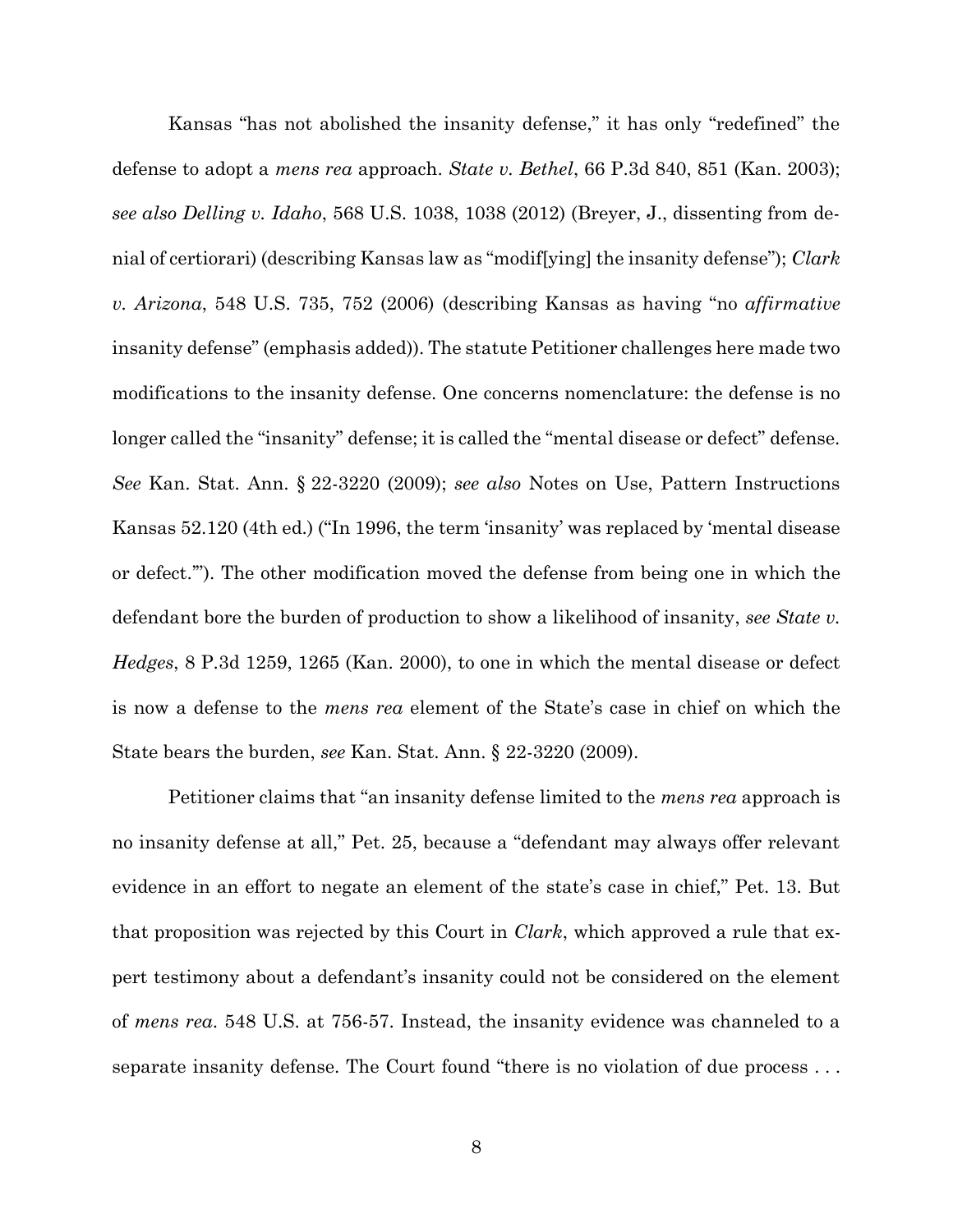and no cause to claim that channeling evidence on mental disease and capacity offends any principle of justice so rooted in the traditions and conscience of our people as to be ranked as fundamental." *Id.* at 779. Abolishing the insanity defense would mean eliminating any consideration of insanity evidence. That is not what Kansas law does. It merely channels such evidence to the *mens rea* requirement.

In addition, the question presented includes a claim that has not been preserved. Although Petitioner argues (Pet. 28) that he preserved an Eighth Amendment challenge to Kansas's mental disease or defect defense, the record confirms that he made no Eighth Amendment challenge to Kan. Stat. Ann. § 22-3220 (2009) below, *see*  Part IV.A, *infra*, and there is no mention of such a challenge in the Kansas Supreme Court's decision, *see* Pet. App. 35a-37a. Because Petitioner did not preserve the Eighth Amendment challenge, it should not have been referenced in the question presented. *See* Part IV.A., *infra.*

### <span id="page-14-0"></span>**II. There is no conflict to resolve.**

Petitioner's main argument is that the "States are intractably split over whether the insanity defense is constitutionally required." Pet. 9. Not so. Rather, as this Court has recognized, the Federal Government and the States have a long-standing, significantly varied approach about how to handle mental illness in the criminal context. *See Clark*, 548 U.S. at 749. Thus, any dissonance between the state courts of last resort is attributable to the unique approaches existing in those jurisdictions and not a disagreement about a constitutional rule. Indeed, no State court of last resort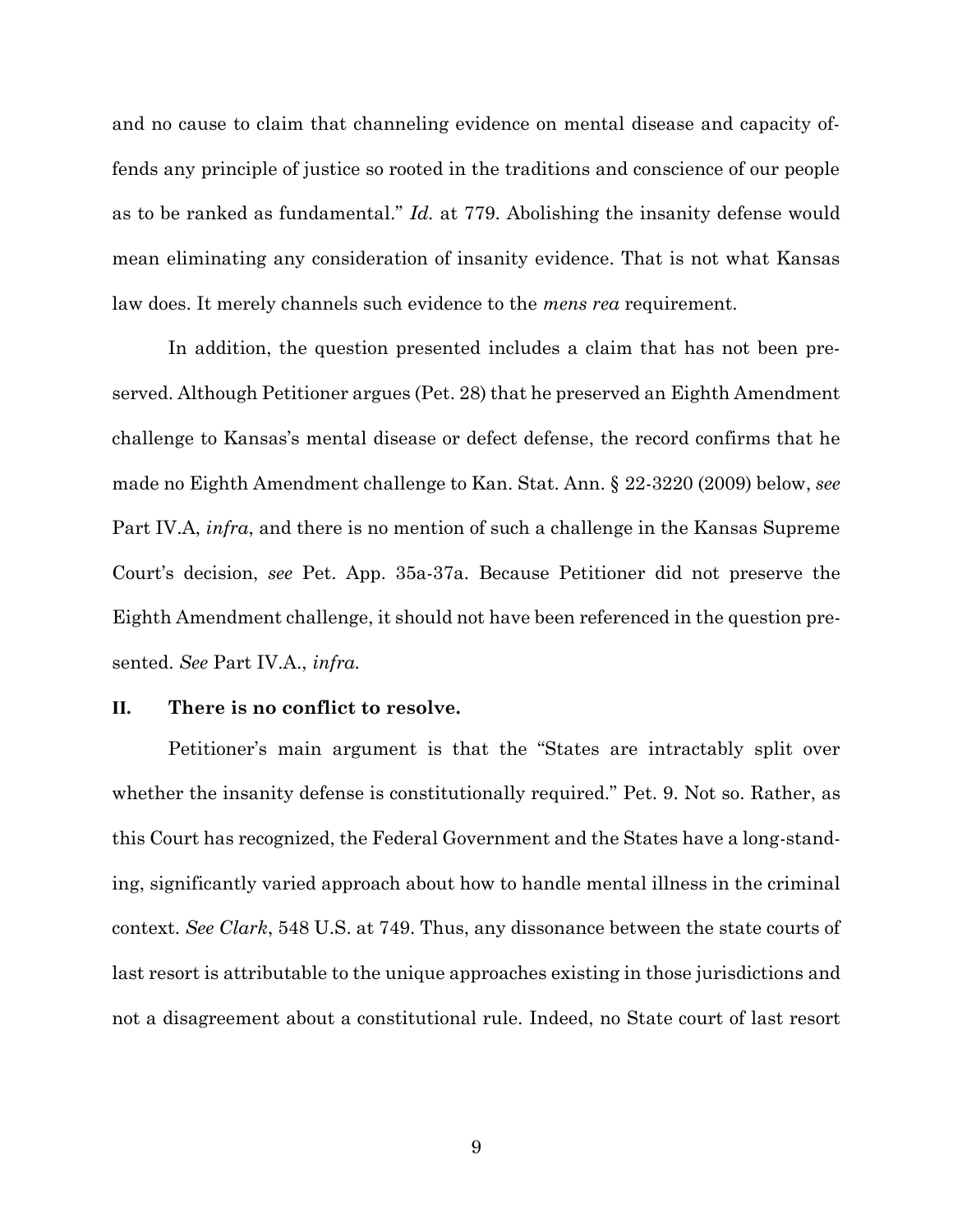since this Court decided *Clark* has held that the insanity defense is constitutionally required.

**1.** The principal case Petitioner identifies as indicative of the conflict that needs resolved is *Finger v. State*, 27 P.3d 66 (Nev. 2001), a decision rendered five years before *Clark* and grounded, in part, on the Nevada Constitution. There, the Nevada Legislature, among other things, abolished the concept of legal insanity as a defense to culpability and adopted a *mens rea* model in its place. *Id.* at 78. After recounting the history of the insanity defense and the backdrop against which the Nevada Legislature acted, the Nevada Supreme Court recognized that Utah, Idaho, and Montana (the only three state courts of last resort that had considered the issue at that time) had "place[d] heavy emphasis on the fact that the United States Supreme Court ha[d] never held that a defense of insanity is a fundamental principle under the Due Process Clause." *Id.* at 71-81. Nonetheless, having undertaken its own analysis of this Court's decisions, the Nevada Supreme Court "conclude[ed] that legal insanity is a well-established and fundamental principle of the law of the United States" and was "therefore protected by the Due Process Clauses of both the United States and Nevada Constitutions." *Id.* at 81-84. This Court denied Nevada's petition for writ of certiorari. *Nevada v. Finger*, 534 U.S. 1127 (2002).

*Finger* is inapposite because the Nevada Supreme Court tied its decision to a unique aspect of Nevada law not present in the Kansas statute. *See generally Bethel*, 66 P.3d at 848-50 (describing the differences between Kansas and Nevada law). Nevada law defined murder to include the element of "malice aforethought," which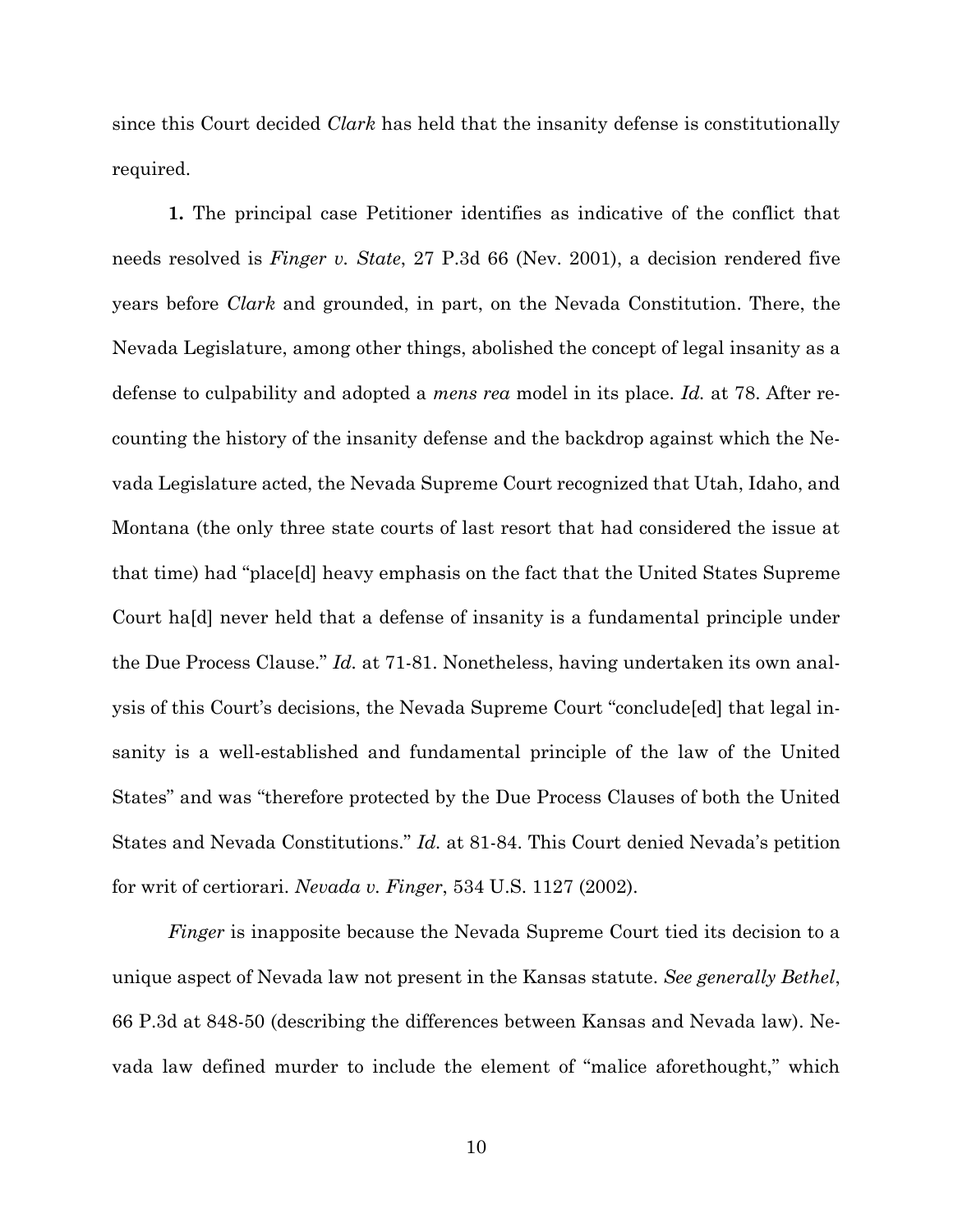meant that wrongful mental state was an element of the crime. *Finger*, 27 P.3d at 83. The Nevada Supreme Court held that "[a]nytime a statute requires something more than the intent to commit a particular act, then legal insanity must be a viable defense to the crime and involves both tests under the *M'Naghten* rule." *Id.* at 84. But "in Kansas, malice is not a requisite element of murder." *Bethel*, 66 P.3d at 850. For that reason alone, *Finger* is distinguishable from this case on state law grounds.

In addition, *Finger*'s rationale was rejected by this Court in *Clark*. The Nevada Supreme Court in *Finger* characterized the *mens rea* approach as essentially employing only the first part of the *M'Naghten* test and concluded that constitutional due process requires knowledge of wrongfulness as well (*i.e.* both prongs of the *M'Naghten* test). *Id.* at 79-84. In *Clark*, this Court rejected the idea that due process required recognition of both the cognitive and moral capacity parts of the *M'Naghten* test. 548 U.S. at 748-56. Indeed, "cognitive incapacity is itself enough to demonstrate moral incapacity. . . . [A] defendant can therefore make out moral incapacity by demonstrating cognitive incapacity." *Id.* at 753. Petitioner cannot succeed where respondent in *Clark* failed, as the issues are two sides of the same coin.

**2.** *Finger* also cited two decisions from state courts of last resort that reached a similar result. 27 P.3d at 570. Both are unhelpful to Petitioner's cause because each relied on state law, not the United States Constitution, to strike down the legislative abolition of the insanity defense. In *Sinclair v. State*, 132 So. 581 (Miss. 1931), the court held that a statute that completely abolished insanity as a defense to a charge of murder violated section 14 of the Mississippi Constitution. *Id.* at 582. So, too, in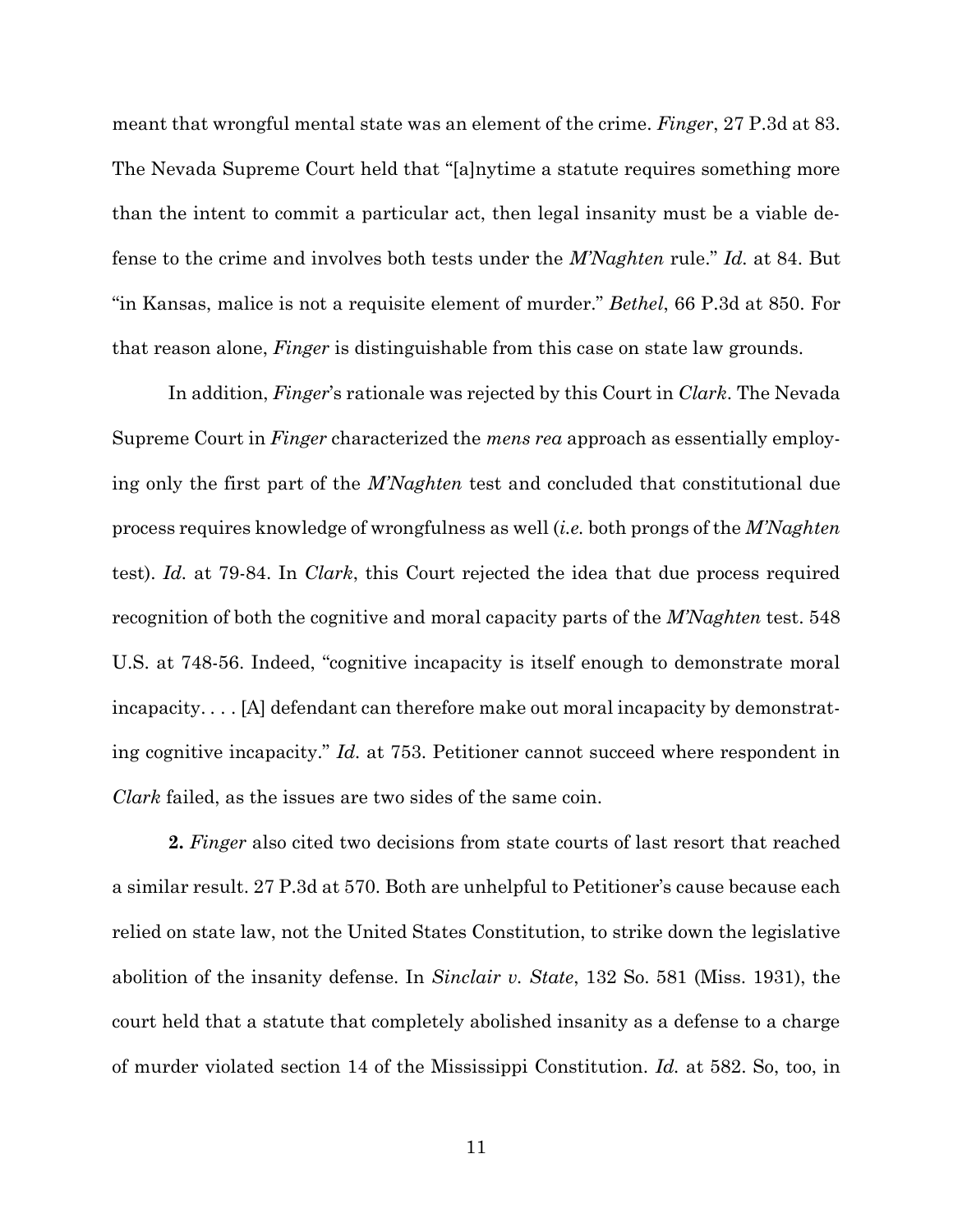*State v. Strasburg*, 110 P. 1020, 1021 (Wash. 1910), where the defendant only made a challenge based on the rights guaranteed under the state Constitution. *Id.* at 1021.

Petitioner has also cited a few other cases, but they are equally unhelpful to his position. Pet. 10-13. For example, *People v. Skinner*, 704 P.2d 752 (Cal. 1985), involved nothing more than what all parties agreed was a drafting error: a California ballot initiative phrased the two prongs of the *M'Naghten* test in the conjunctive instead of the disjunctive, which the California Supreme Court corrected as a matter of state—not federal—law. *Id.* at 758 ("We need not face these difficult constitutional questions . . . if [the initiative] does no more than return to . . . the *M'Naghten* test.").

 *State ex rel. Causey*, 363 So.2d 472 (La. 1978), is equally afield. It only considered whether there was a justifiable reason that juveniles could not raise an insanity defense in a civil juvenile proceeding when adults could raise such a defense in an analogous criminal proceeding. *See id.* at 473-74. It did not involve a specific insanity test. The Louisiana Court observed that the right to plead insanity is "fundamental," but it did so while stating this was so "absent some other effective means of distinguishing mental illness from moral culpability." *Id.* at 476. Here, of course, Kansas law provides that "other effective means" by which a criminal defendant may advance a claim of mental illness to escape legal culpability.

The final two cases Petitioner identifies are even more attenuated. In *Ingles v. People*, 22 P.2d 1109 (Colo. 1933), the Colorado Supreme Court relied solely on the state constitution for its exposition of due process. *Id.* at 1111. And in *Minnesota v. Hoffman*, 328 N.W. 2d 709 (Minn. 1982), the court offered dicta to the effect that some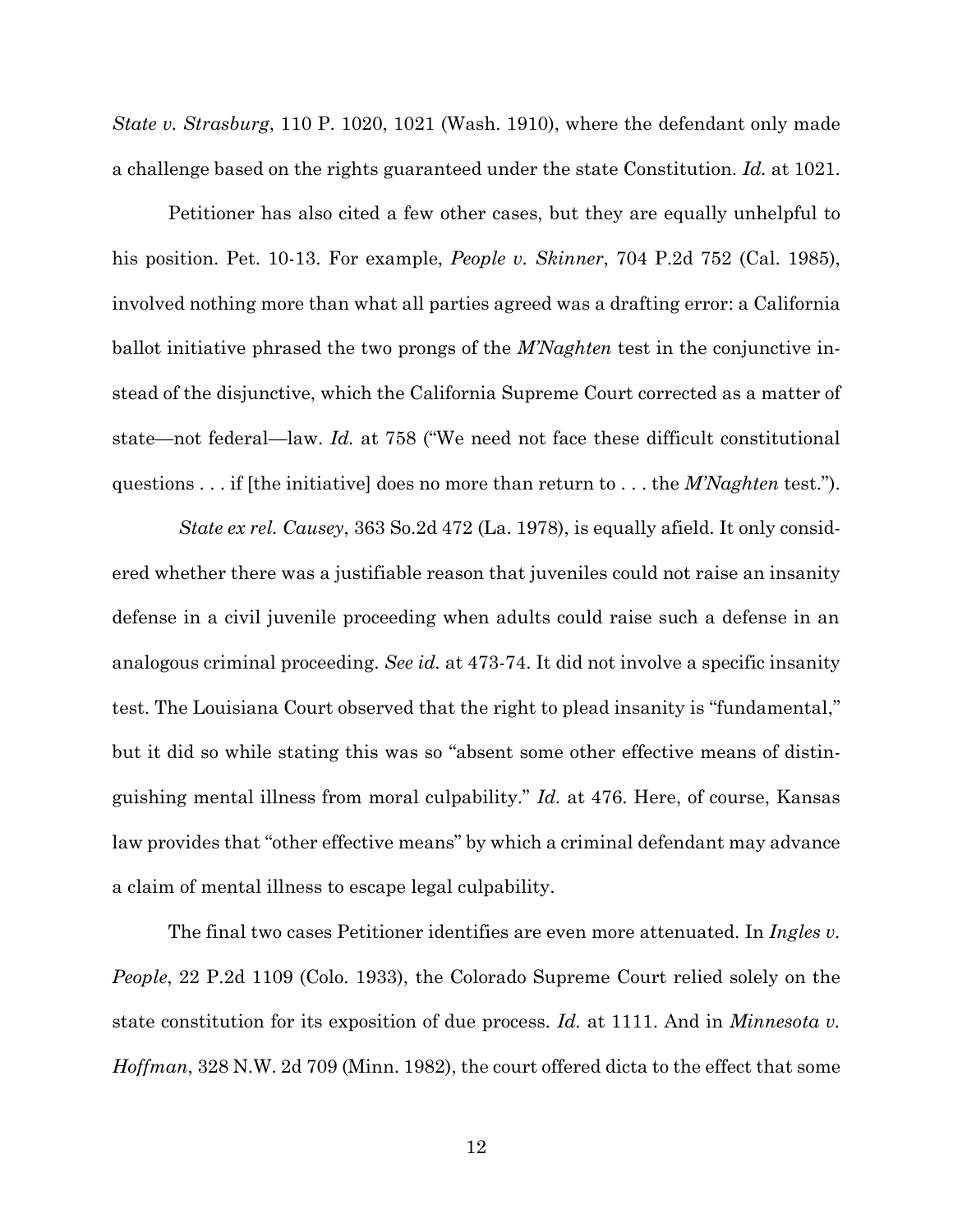presentation of mental illness was a "right of constitutional dimension" under both the state and federal constitutions, but declined to define the scope of that right because Minnesota continued to follow the *M'Naghten* rule. *Id.* at 716 (referring to the *M'Naghten* rule as "a minority position").

**3.** Since *Clark*, every state appellate court to have addressed the issue has concluded that the *mens rea* approach does not violate the Due Process Clause. For example, the Idaho Supreme Court expressly rejected the opportunity to reconsider whether the *mens rea* approach was inadequate and unconstitutional in light of *Finger*. *See State v. Delling*, 267 P.3d 709 (Idaho 2011). Its decision was based on the language of *Clark* and this Court's repeated denials of petitions for writ of certiorari challenging Idaho's insanity defense, observing that the latter practice "reinforces the language found in other U.S. Supreme Court opinions that these types of decisions are left to the states." *Id.* at 714 (listing three prior cases presenting the same issue). This Court thereafter denied Delling's petition for writ of certiorari. *See Delling v. Idaho*, 568 U.S. 1038 (2012).

The same is true in Alaska, Wisconsin, and Colorado. The Alaska Court of Appeals, citing *Clark* among other cases, denied a constitutional challenge to that State's similar *mens rea* approach. *See Lord v. State*, 262 P.3d 855, 861-62 (Alaska Ct. App. 2011) ("If the State proves beyond a reasonable doubt that the defendant possessed the mens rea required by a criminal statute, the United States Constitution does not require any further inquiry into the defendant's mental state to support a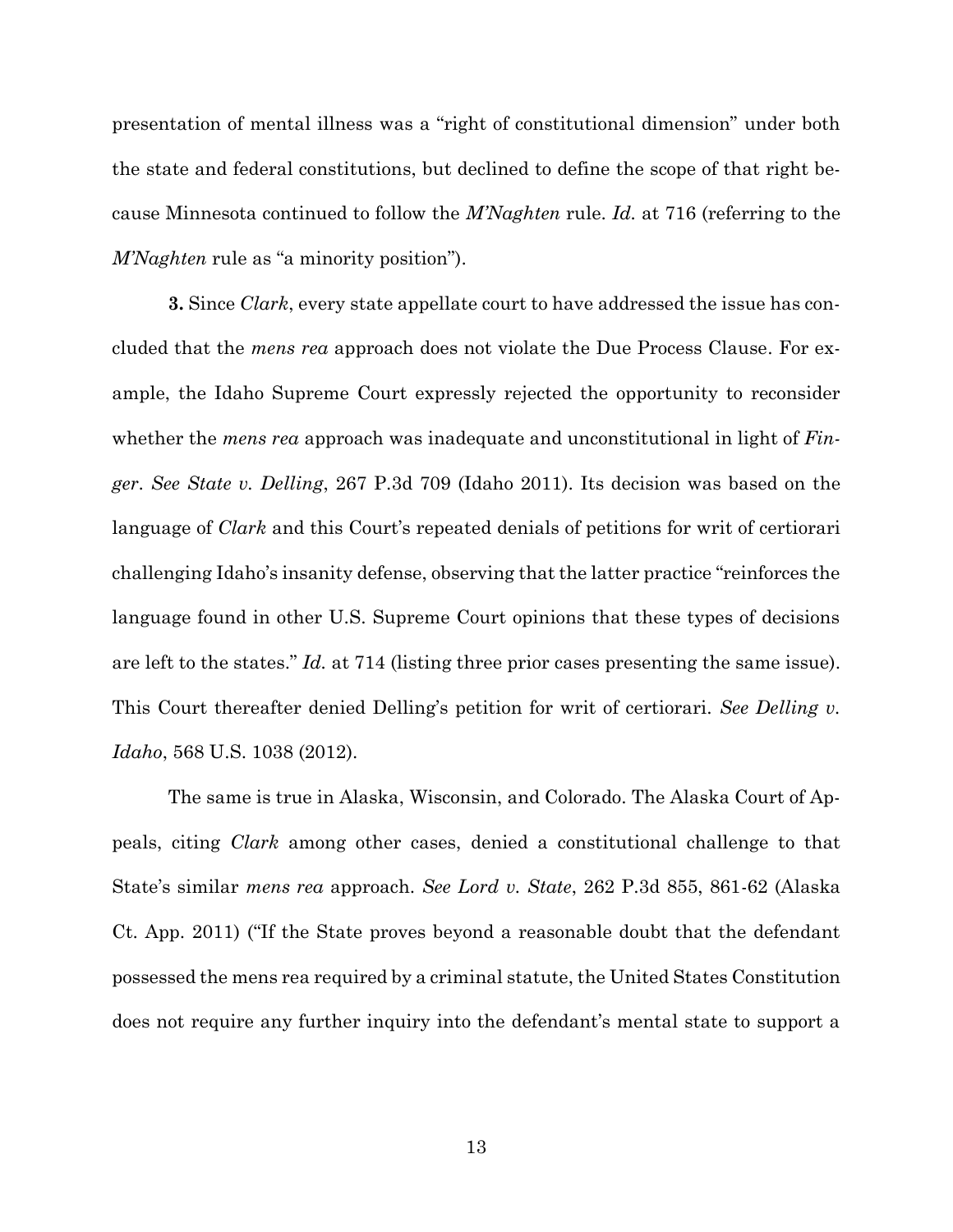conviction."). Further, other state courts have recognized that there is no constitutional right to an insanity defense. *See State v. Burton*, 832 N.W.2d 611, 632 & n.21 (Wisc. 2013) ("[N]either the federal constitution nor the Wisconsin Constitution confers a right to an insanity defense . . ."); *cf. also People v. Grant*, 174 P.3d 798, 813 (Colo. Ct. App. 2007) (recognizing it is not unconstitutional to punish a person who cannot distinguish right from wrong).

#### <span id="page-19-0"></span>**III. The decision below was correctly decided.**

This Court's cases have repeatedly recognized that the States have significant discretion in how they define crimes and permit affirmative defenses. Indeed, *Clark* rejected an attempt to convert the *M'Naghten* test into a constitutional rule because of the varying approaches and judgments that jurisdictions have made concerning a defense based on mental illness. Thus, the Kansas Supreme Court properly relied on this Court's decisions—and one of its own, prior decisions that this Court chose not to review—to reject Petitioner's due process objection to Kansas law.

## <span id="page-19-1"></span>**A. The States have broad discretion in determining how they define crimes, admit evidence, and create affirmative defenses.**

"States enjoy wide latitude in defining the elements of criminal offenses." *Montana v. Egelhoff*, 518 U.S. 37, 58 (1996) (Ginsburg, J., concurring); *accord Patterson v. New York*, 432 U.S. 197, 201-02 (1977). This is especially true when "determin[ing] the extent to which moral culpability should be a prerequisite to conviction of a crime." *Powell v. Texas*, 392 U.S. 514, 545 (1968) (Black, J., concurring). This Court has therefore recognized that a State's law violates the Due Process Clause if—but only if—"it offends some principle of justice so rooted in the traditions and conscience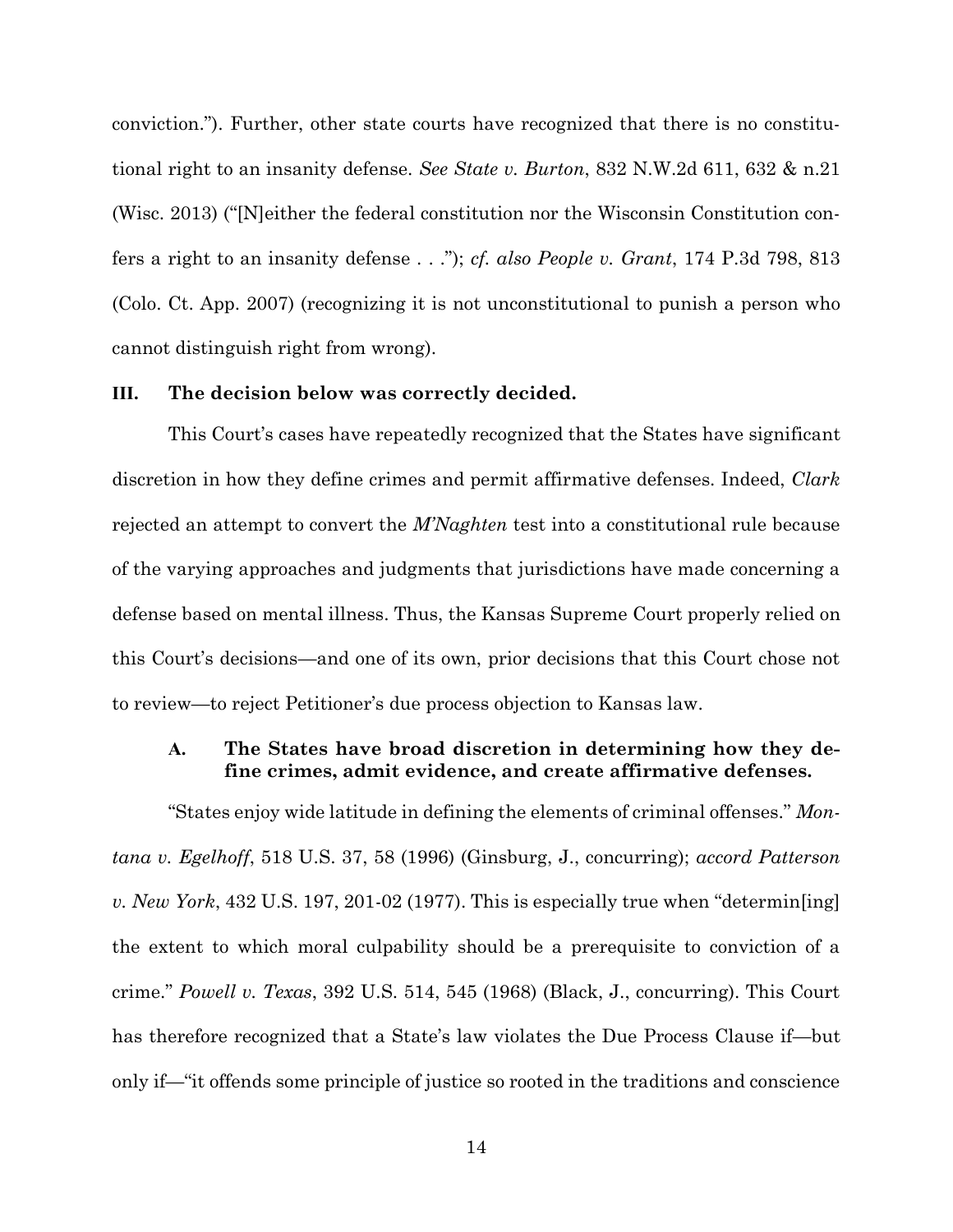of our people as to be ranked as fundamental."<sup>3</sup> *Patterson*, 432 U.S. at 202 (quotation marks and citations omitted); *see also Egelhoff*, 518 U.S. at 47 (opinion of Scalia, J.) ("It is not the State which bears the burden of demonstrating that its rule is 'deeply rooted,  $\ldots$  .").

Historical practice is the primary guide to determine whether a principle is fundamental. *Egelhoff*, 518 U.S. at 43 (opinion of Scalia, J.). "Even a cursory examination" of historical practice shows that no particular formulation of the insanity rule enjoys widespread use or acceptance. *Clark*, 548 U.S. at 749-53 (tracing the variations, strains, and practices among the States). The insanity rule, therefore, "is substantially open to state choice." *Id.* at 752.

Not only has there been wide variation in the tests used to establish insanity, but the insanity test has always been highly controversial and subject to repeated tinkering. *See*, *e.g.*, *Leland v. Oregon*, 343 U.S. 790, 801 (1952) (the choice of a test for legal insanity involves questions of basic policy that have "evoked wide disagreement among those who have studied it"). Reflecting this fluid situation, legal commentators have championed and legislatures have considered various approaches to formulating

l

<sup>3</sup> This Court's recognized deference to the States "respects the States' longstanding and well-established authority to determine the circumstances in which mental illness excuses liability," a question that "involves complex and competing policy considerations about moral culpability, societal protection, and medical science" that "have evolved over time and continue to evolve." *See* Brief of the United States as Amicus Curiae, *Clark v. Arizona*, 548 U.S. 735 (2006) (No. 05-5966), 2006 WL 542415, at \*9-10.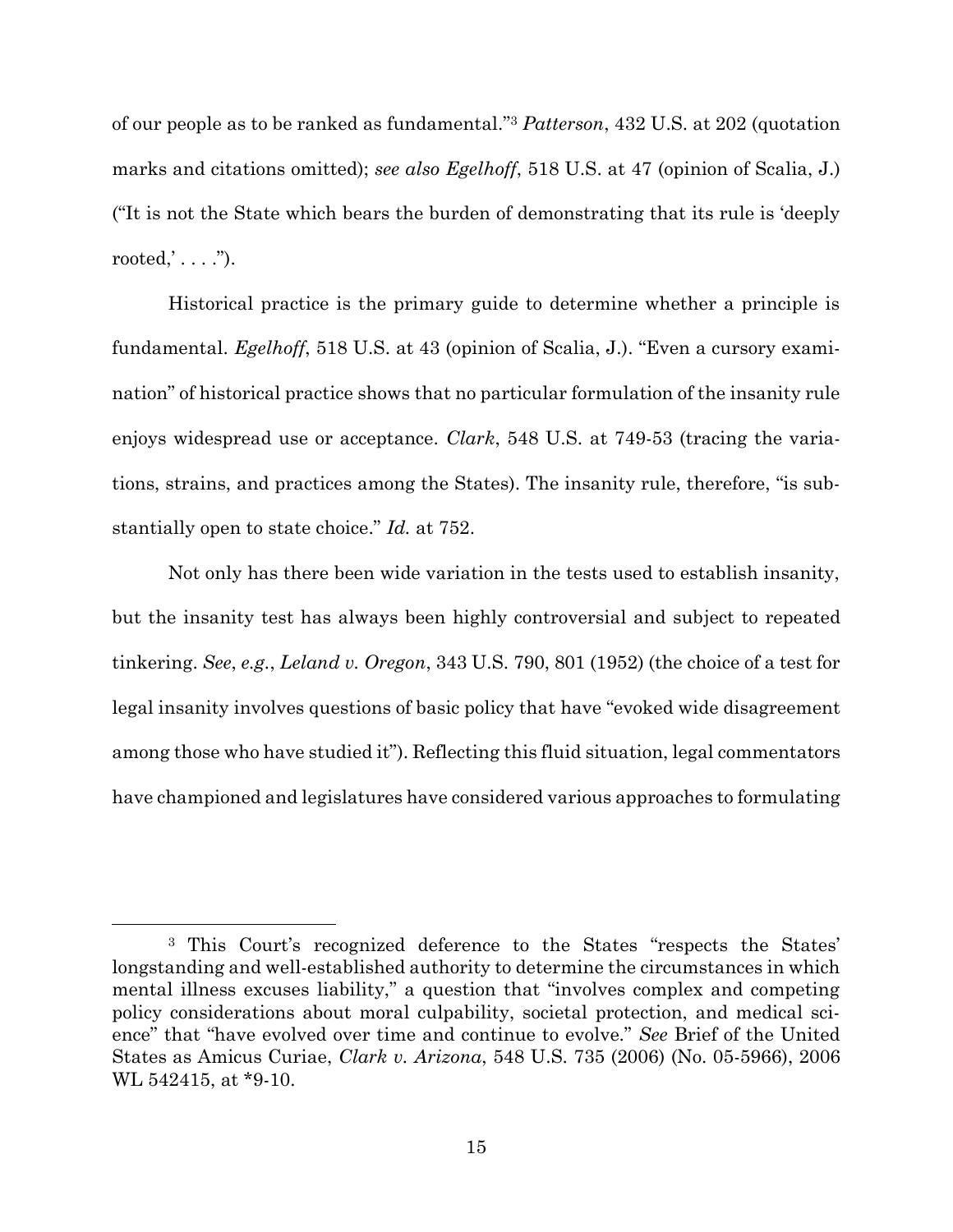an acceptable mental illness defense for well over one hundred years, including considering mental illness only in assessing *mens rea* instead of a *M'Naghten*-like insanity defense. *See generally* Brief of the United States as Amicus Curiae, *Clark v. Arizona*, 548 U.S. 735 (2006), 2006 WL 542415, at \*10-14 (Mar. 6, 2006) (tracing the variations of insanity and the varying approaches in England and the United States from the 1800s to modern times); *see also* Edwin R. Keedy, *Insanity and Criminal Responsibility*, 30 Harv. L. Rev. 535, 536 (1917) (proposing a *mens rea* approach in model legislation); *United States v. Pohlot*, 827 F.2d 889, 895-90 (3d Cir. 1987) (discussing the Insanity Defense Reform Act of 1984, 18 U.S.C. § 17, the concerns leading to the legislation, and the implications of the varying approaches).

## <span id="page-21-0"></span>**B. In** *Clark***, this Court rejected an attempt to create a constitutional right to a particular insanity or mental illness defense.**

**1.** This Court in *Clark* addressed a closely related question to the one that Petitioner presents here. Arizona law provided an insanity defense based on "the twopart insanity test announced in *M'Naghten's Case*, 8 Eng. Rep. 718 (1843)." *Clark*, 548 U.S. at 746. The first part of the *M'Naghten* test points to cognitive capacity: "whether a mental defect leaves a defendant unable to understand what he is doing." Id. at 747. The "second part presents an ostensibly alternative basis for recognizing a defense of insanity understood as a lack of moral capacity: whether a mental disease or defect leaves a defendant unable to understand that his action is wrong." *Id.*; *see also id.* at 753-55 (discussing the "long-accepted understanding that the cognitively incapacitated are a subset of the morally incapacitated"). Because the Arizona Legislature amended its statute on insanity by "drop[ing] the cognitive incapacity part"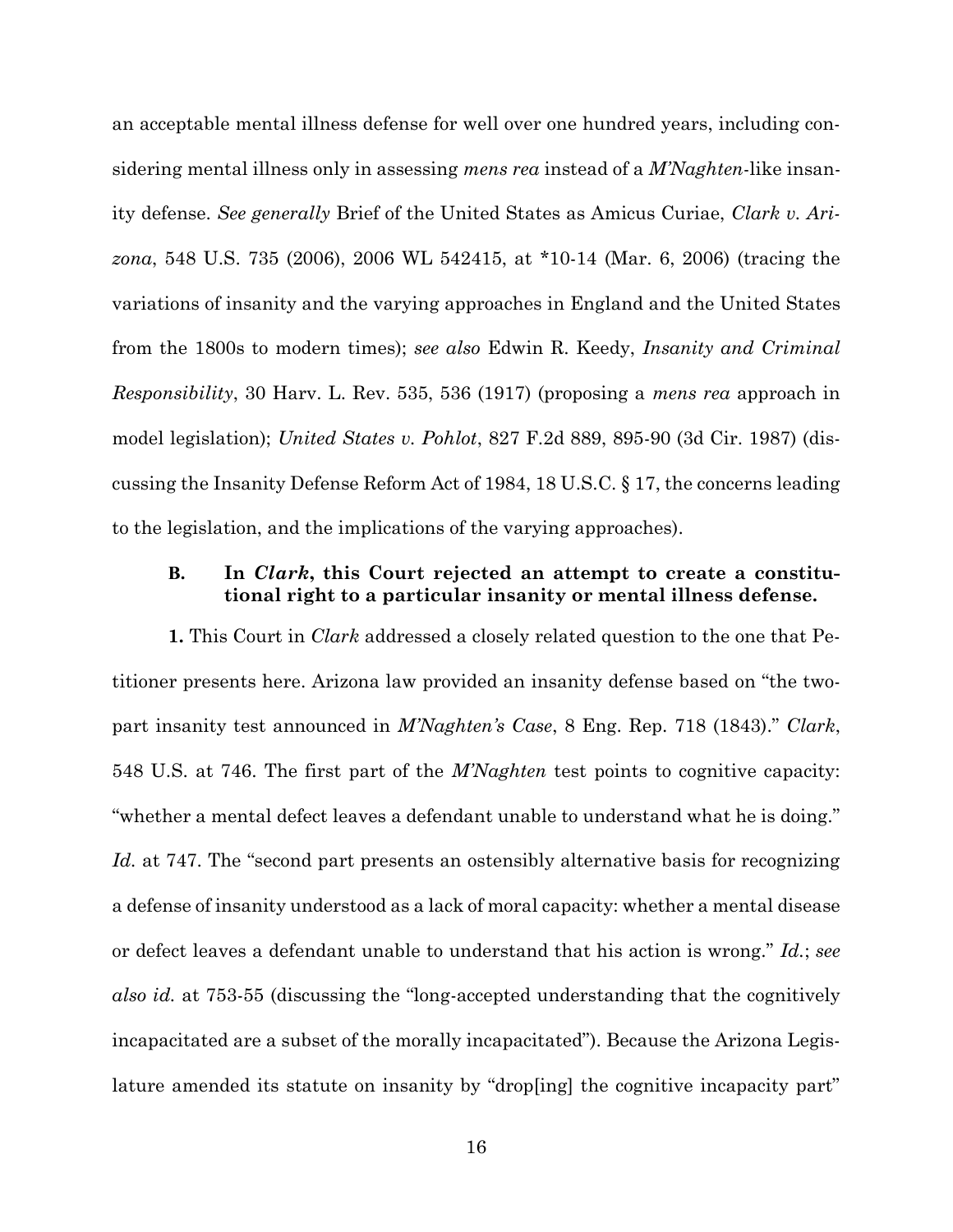and "leaving only moral incapacity as the nub of the stated definition," Clark alleged that he was denied due process because the full *M'Naghten* test was constitutionally required. *Id.* at 748.

This Court held that "[h]istory shows no deference to *M'Naghten* that could elevate its formula to the level of fundamental principle, so as to limit the traditional recognition of a State's capacity to define crimes and defenses." *Clark*, 548 U.S. at 749. And it surveyed the variety of methods that the States have used to consider mental illness in the criminal context: seventeen States and the Federal Government had adopted some version of the two-part *M'Naghten* test, one had adopted only the cognitive incapacity portion of *M'Naghten*, ten had adopted only the moral incapacity portion of *M'Naghten*, fourteen applied "an amalgam of the volitional incapacity test and some variant of the moral incapacity test," three combined a full *M'Naghten* test with a volitional incapacity formula, one used a "product-of-mental-illness test," and four allowed consideration of mental illness only as it relates to the *mens rea* element of the offense at issue. *Clark*, 548 U.S. at 750-52.

**2.** This Court has never held that a defendant has a constitutional right to present an affirmative insanity defense. To the contrary, this Court has suggested that there is no such right. *See Medina v. California*, 505 U.S. 437, 449 (1992) (recognizing that due process might afford an incompetent defendant the right not to be tried, but stating that the Court "has never said that the Constitution requires States to recognize the insanity defense"). The reason for this suggestion is because, as recognized in *Leland v. Oregon*, the "choice of a test of legal sanity involves not only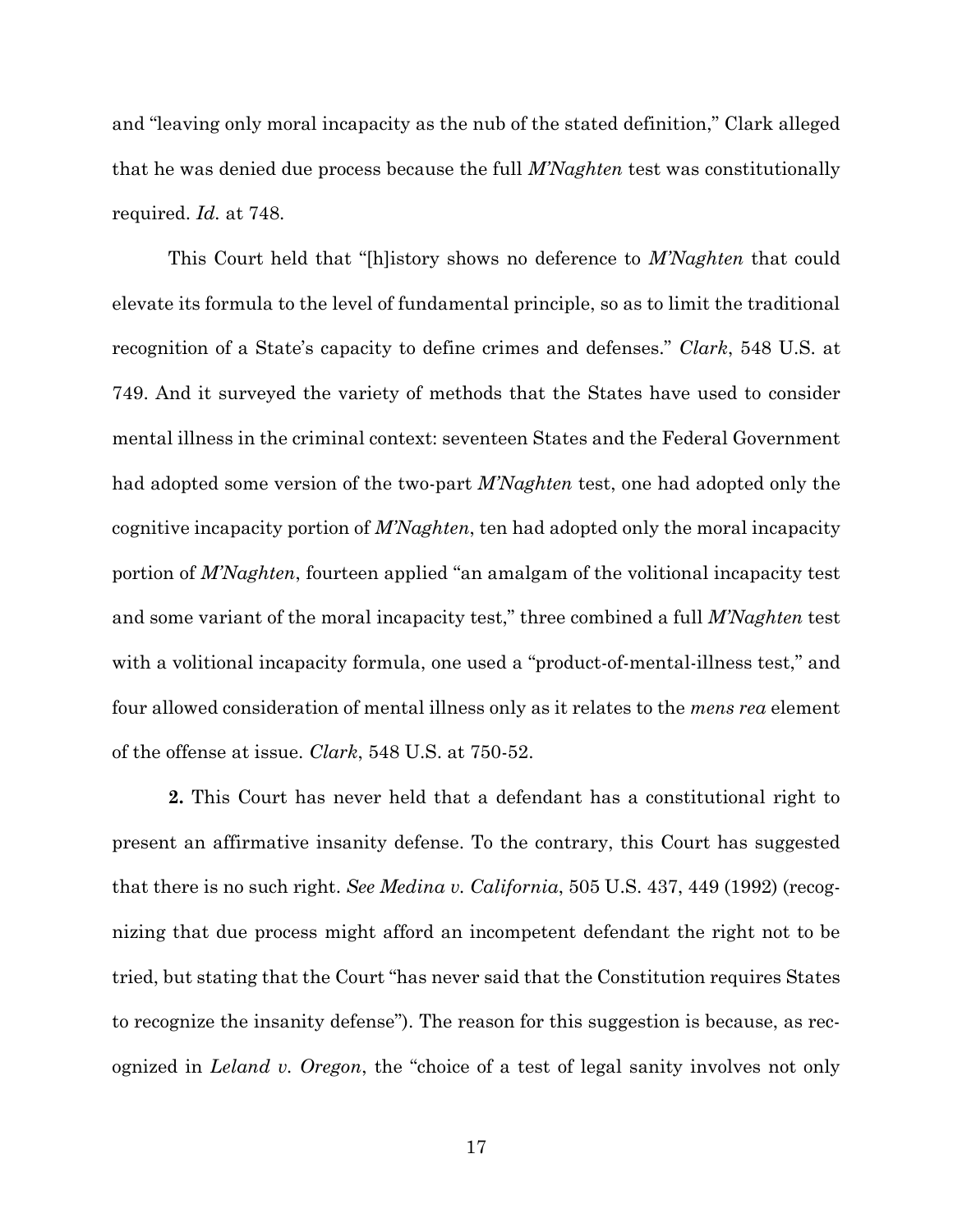scientific knowledge but questions of basic policy as to the extent to which that knowledge should determine criminal responsibility." 343 U.S. 790, 800-01 (1952) (permitting Oregon to require the criminal defendant to prove insanity by clear and convincing evidence).

<span id="page-23-0"></span>Sixteen years after *Leland*, this Court again declined to "defin[e] some sort of insanity test in constitutional terms" because of the "centuries-long evolution" of "interlocking and overlapping concepts" the States have used to "assess the moral accountability of an individual for his antisocial deeds." *Powell v. Texas*, 392 U.S. 514, 536 (1968) (opinion of Marshall, J.); *see also id.* at 545 (Black, J., concurring) (suggesting that both the majority and dissenting opinion in *Leland* "stressed the indefensibility of imposing on the States any particular test of criminal responsibility"). Thus, not only has this Court has "never held that the Constitution mandates an insanity defense," *Clark*, 548 U.S. at 752 n.20, but it also has strongly and repeatedly signaled for nearly seven decades that the Constitution *does not* require an insanity defense. *See generally* Brief of the United States as Amicus Curiae, *Clark v. Arizona*, 548 U.S. 735 (2006) (No. 05-5966), 2006 WL 542415, at \*8-9 (collecting decisions and statements of various Members of this Court). The Kansas Legislature has properly exercised its discretion in channeling the defense of insanity to the *mens rea* element of the charged crime.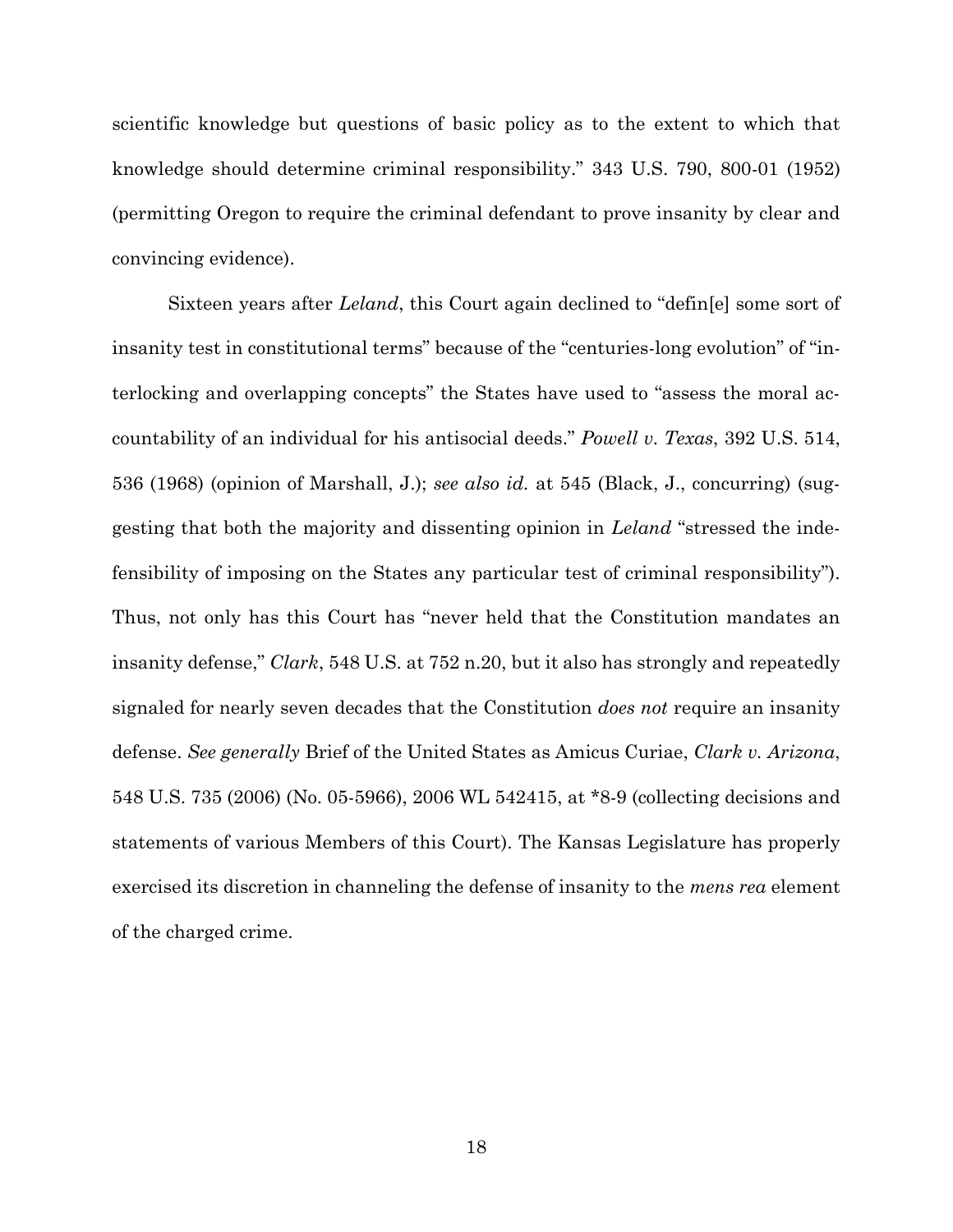## **C. The Kansas Supreme Court correctly applied this Court's decisions.**

The Kansas Supreme Court properly identified the Due Process Clause, as interpreted by this Court, as the basis of Petitioner's claim. Pet. App. 35a-36a. In particular, the Kansas Supreme Court recognized that Petitioner was arguing that, as required by *Patterson v. New York*, 432 U.S. 197, 201-02 (1977), the Kansas *mens rea*  statute offended a principle of justice so rooted in the traditions and conscience of our people as to be ranked as fundamental. Pet. App. 35a-36a. It then rejected Petitioner's contentions because they were no different than those it had "considered and rejected" in *State v. Bethel*, 66 P.3d 840 (2003). Pet. App. 36a.

The Kansas Supreme Court's decision in *Bethel* was sound. There, the Kansas Supreme Court fully described the state of the law, the competing claims of the parties, the historical arguments for and against both the *M'Naghten* and *mens rea* approaches, and the decisions from this Court and other state courts of last resort. *Bethel*, 66 P.3d at 844-51. In the end, it concluded that the *mens rea* approach did not run afoul of the Due Process Clause. *See id.* at 851. This Court subsequently declined to review that conclusion. *See Bethel v. Kansas*, 540 U.S. 1006 (2003).

The only new argument that Petitioner made was to reference the written dissent from the denial of certiorari in *Delling v. Idaho*, 568 U.S. 1038 (2012) (opinion of Breyer, J.). *See* Pet. App. 36a. The Kansas Supreme Court concluded that the dissent from the denial of certiorari in *Delling* did not undermine its prior decision. Pet. App. 36a-37a. It was not error for the Kansas Supreme Court to decline reconsideration of its precedent based on *Delling*. *See Singleton v. Commissioner*, 439 U.S. 940, 944-45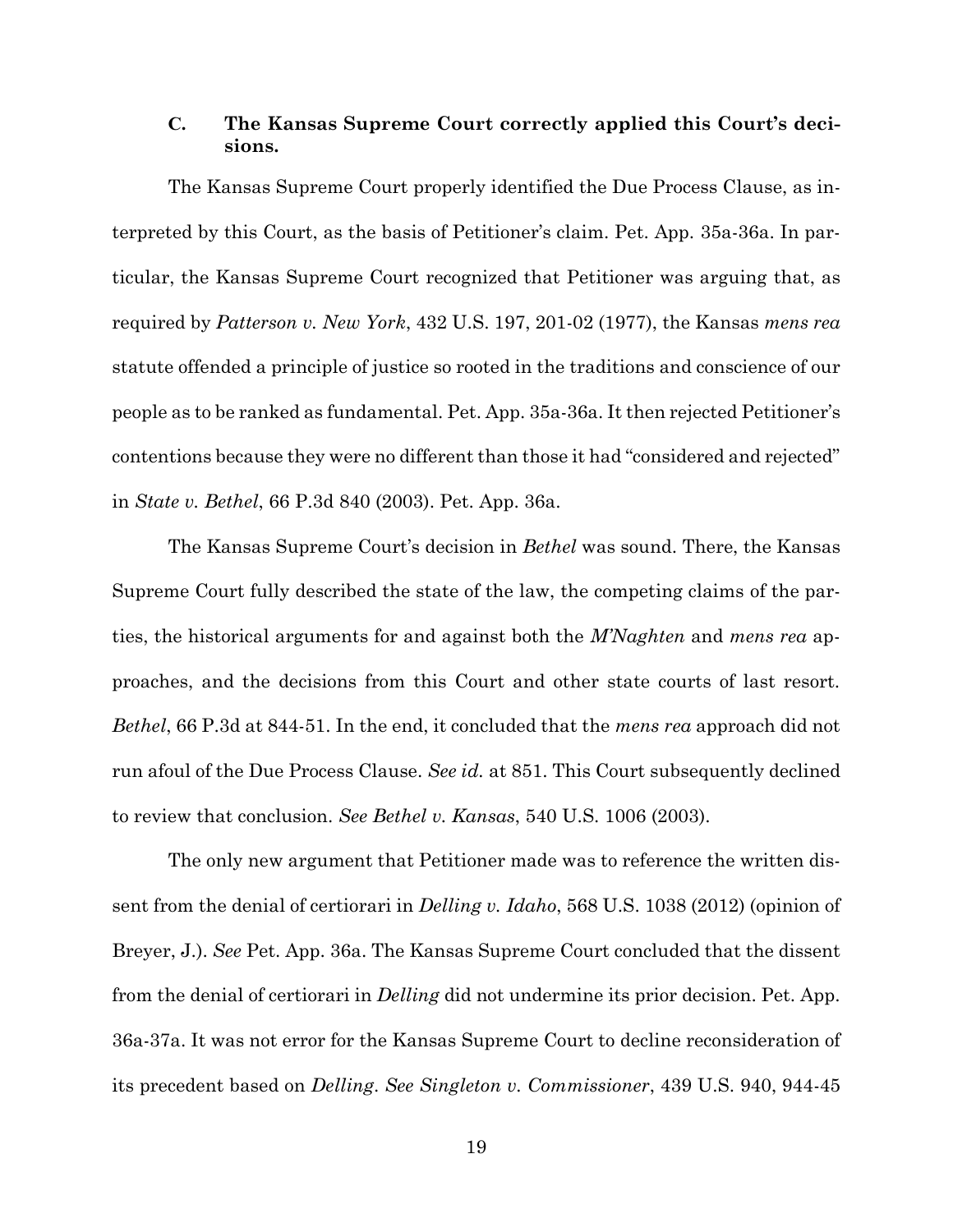(1978) (Stevens, J., opinion respecting denial of certiorari) (characterizing such writings as "totally unnecessary" and "the purest form of dicta" with "even less significance than the orders of the entire Court, which . . . have no precedential significance at all").

#### <span id="page-25-0"></span>**IV. This case is an unsuitable vehicle.**

Petitioner seeks a broad constitutional rule, yet his is a poor case in which to consider that request. For one thing, Petitioner has not preserved one of the two arguments that he identifies. For another, the argument about whether *mens rea* or the *M'Naghten* test is appropriate is academic because the jury considered Petitioner's evidence of mental illness and recommended the death penalty for the crimes he committed. Finally, the Petition simply suggests that the *mens rea* test is unconstitutional because it does not incorporate a portion of the *M'Naghten* test, but fails to offer constitutional guideposts that the States can rely on when exercising the traditional discretion in this field.

### **A. Petitioner did not preserve the Eighth Amendment argument.**

<span id="page-25-1"></span>The question framed by Petitioner identifies the Eighth Amendment as one of two bases for his claim. Pet. i, 1. That argument has not been preserved.

Before the Kansas Supreme Court, Petitioner made a number of broad ranging arguments concerning the trial, conviction, and sentence and briefly raised the Due Process argument that he asserts in this Petition. Pet. App. 35a-37a. But he never argued that Kansas's adoption of the *mens rea* approach violated the Eighth Amendment. *See* Brief of Appellant, *State v. Kahler*, 410 P.3d 105 (2018) (No. 106981), 2013

20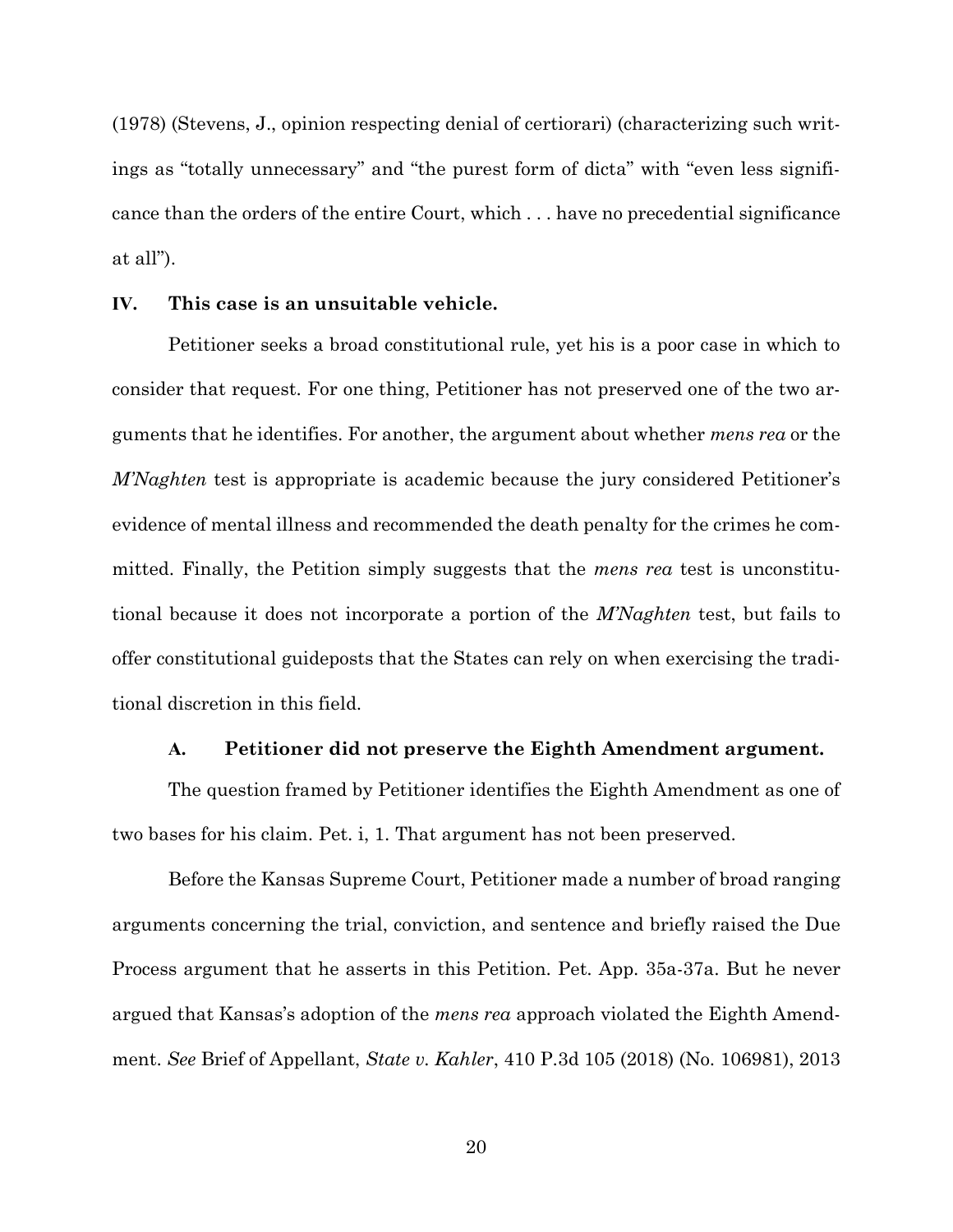WL 3790736 at \*41-47 (arguing only that the mental disease or defect law violated due process); Reply Brief of Appellant, *State v. Kahler*, 410 P.3d 105 (2018) (No. 106981), 2014 WL 2674967 at \*ii (failing to address the State's mental disease or defect argument). Rather, he only asserted that Kan. Stat. Ann. § 22-3220 was an unconstitutional abrogation of the insanity defense "in violation of the Due Process Clause of the Fourteenth Amendment" and the state constitution. Brief of Appellant, *State v. State v. Kahler*, 410 P.3d 105 (2018) (No. 106981), 2013 WL 3790736 at \*1, 41-47. As a result, Kansas did not argue and the Kansas Supreme Court did not consider the Eighth Amendment. Pet. App. 35a-37a.

Because this Court is one of "final review and not first view," it does not address "issues not decided below," including innovative theories of constitutional rights. *Zivotofsky v. Clinton*, 566 U.S. 189, 201 (2012). Thus, to the extent Petitioner's question presented could proceed at all in this Court, it can only proceed as a Fourteenth Amendment due process challenge. *See Illinois v. Gates*, 462 U.S. 213, 217-22 (1983) (reiterating that the Court does not consider a federal question that has not been raised or decided below); *see also CSX Transp., Inc. v. Alabama Dep't of Rev.*, 562 U.S. 277, 284 n.5 (2011) (declining to consider arguments made when "[n]o court in this case has previously considered these questions, and the parties' briefs in this Court have only sketchily addressed them").

Petitioner's failure to preserve an Eighth Amendment argument renders this case an unsuitable vehicle to address the constitutionality of the *mens rea* approach. To the extent this Court is inclined to address that issue, it should do so in a case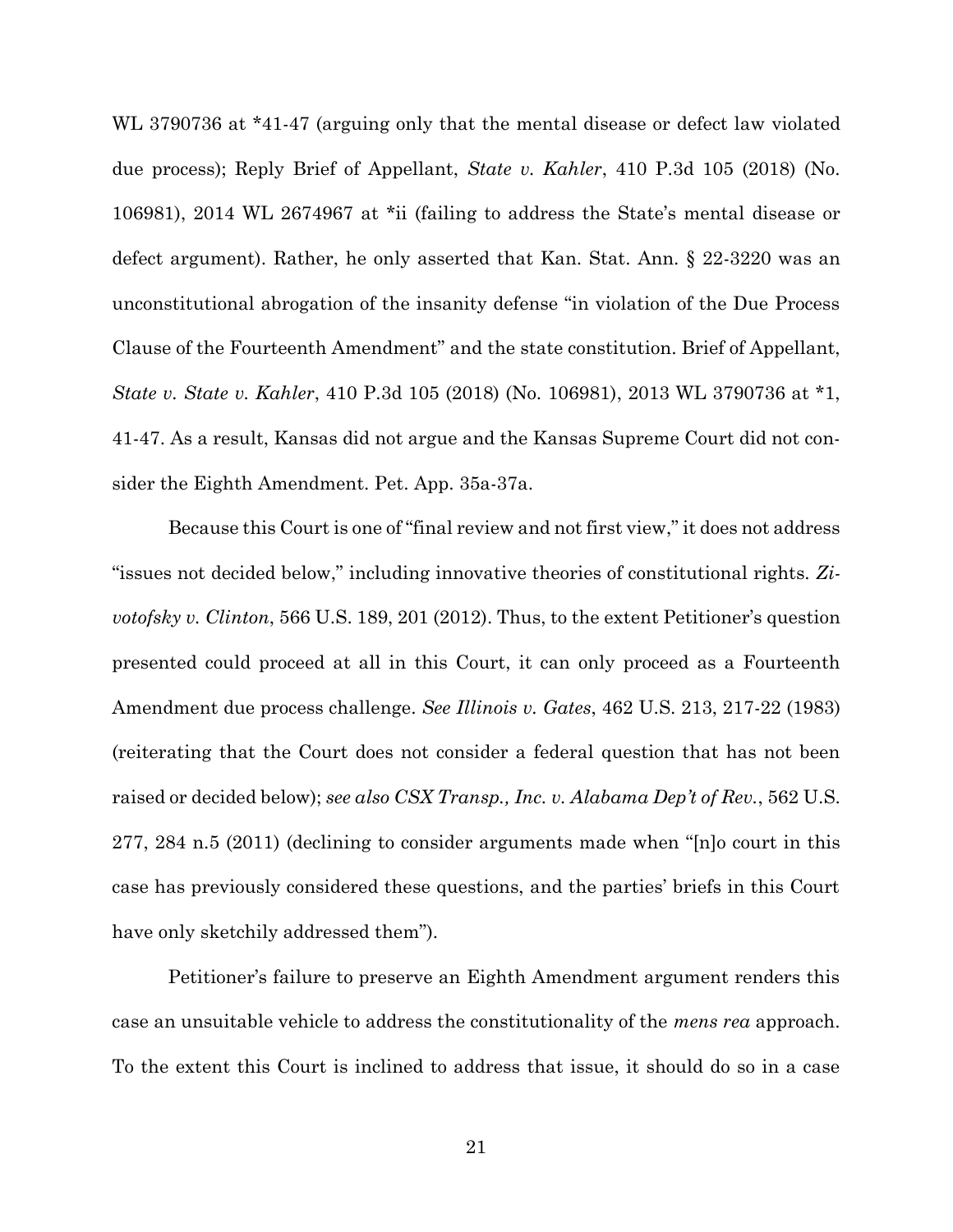where both the Due Process Clause and Eighth Amendment theories have been preserved.

#### **B. The jury rejected Petitioner's mental illness evidence.**

<span id="page-27-0"></span>Another problem is that the jury was presented with and rejected Petitioner's evidence of mental illness. Petitioner's chief concern is that the *mens rea* test used in Kansas does not, unlike its prior reliance on *M'Naghten*, provide a defense to someone who, due to his or her mental condition, is incapable of knowing that what he or she is doing is wrong. Pet. 18-23. But even if *M'Naghten* still applied, there is no reason to believe the jury would have reached a different result under another approach to insanity.

Petitioner's forensic psychologist, Dr. Stephen Peterson, testified that Petitioner "was suffering from severe major depression at the time of the crime" and that those "with major depression can become so impaired that they actually are psychotic and impaired to the point they do not have judgment." Pet. 6-7 (quoting Pet. App. 100a); *see also* Pet. App. 11a. But the record suggests that Petitioner knew at the time that what he was doing was both momentous and wrong: the Life Alert recording of the shooting that captured Petitioner exclaiming "Oh  $s^*$ t! I am going to kill her .... God damn it!," Pet. 6 (quoting Pet. App. 115a); *see also* Pet. App. 115a ("Later he tells a sobbing voice to 'stop crying.'"). The evidence also shows that his crime was not a spur-of-the-moment reaction: the record demonstrates that Petitioner traveled to Burlingame, entered Wight's home with a weapon, chose which individuals to shoot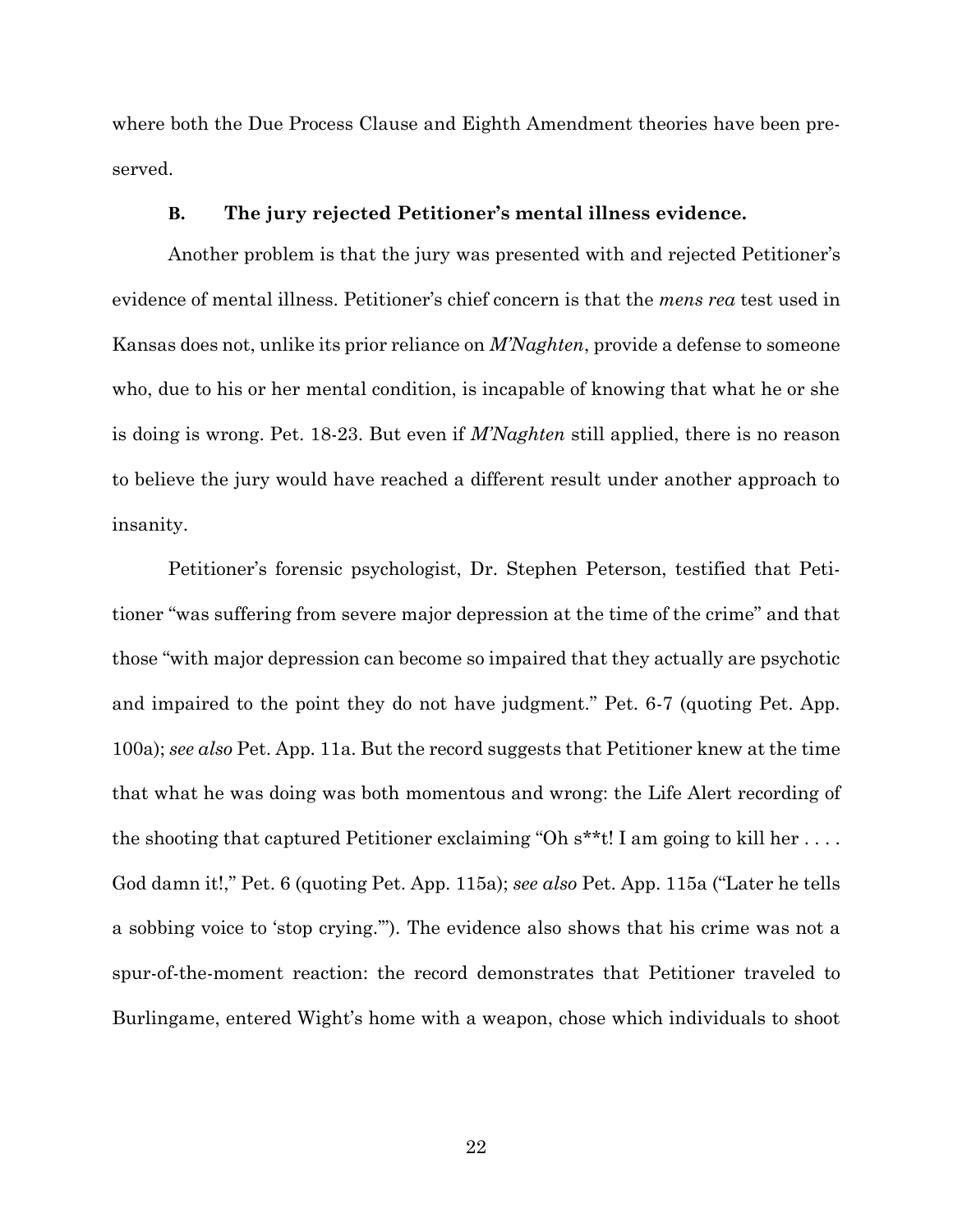and which to spare, left the murder scene before law enforcement arrived, and successfully avoided capture that night. This evidence shows intentional, deliberate conduct. Pet. App. 154a-155a (describing Petitioner's pride in eluding police and getting retribution for the perceived wrongs against him).

During the penalty phase of the trial, Petitioner was able to present whatever evidence of insanity he may have had, and yet the jury concluded that he should be sentenced to death. Regardless of the hypothetical arguments against the *mens rea* approach, this is not a case that depends on the nature of the mental disease or defect defense that applies. Given the jury's imposition of the death sentence—after Petitioner had to the opportunity to present evidence of his alleged inability to distinguish right from wrong—there is no reason to believe that the jury would have reached a different result at the guilt phase if the *M'Naghten* rule applied.

# <span id="page-28-0"></span>**C. If this Court considers the** *mens rea* **issue, it should also be prepared to articulate constitutional guideposts for States to exercise their discretion when defining mental illness defenses.**

There is a final, practical concern with the Petition. It simply suggests that the *mens rea* test is unconstitutional, but fails to offer constitutional guideposts that the States could, going forward, rely on when exercising the traditional discretion in this field. Thus, a conclusion that the Constitution forbids the States from focusing on mental disease and defect as the *mens rea* approach begs the question of what are the constitutional guideposts that the States can, may, or must consider when adopting their varying approaches.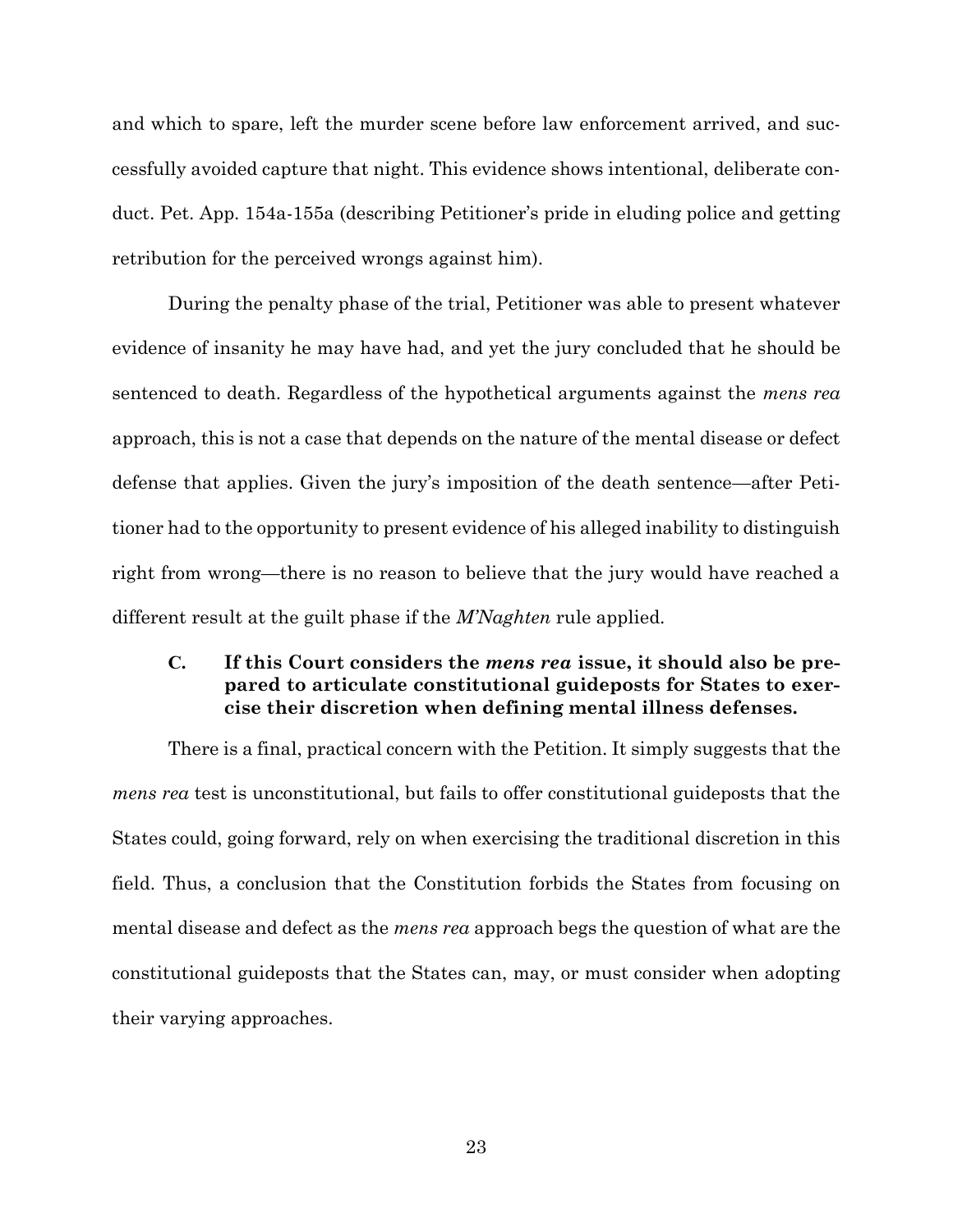Historically, this Court has declined to constitutionalize the insanity defense. *See Clark*, 548 U.S. at 752. That decision has rested in large measure on the States' longstanding and well-established authority to set the parameters of criminal liability and to determine the circumstances when mental illness excuses it. *See Powell*, 392 U.S. at 536; *see also Leland*, 343 U.S. at 801. Each State, therefore, has made a variety of judgments based on complex and competing policy considerations that touch on moral culpability, societal protection, and medical science that continues to ebb and flow. *See Clark*, 548 U.S. 752.

<span id="page-29-0"></span>If this Court were to consider whether the Constitution forbids the *mens rea* approach, it should also be prepared to clearly articulate what the Constitution requires (or permits) as it relates to mental illness defenses. Unfortunately, Petitioner offers no constitutional test or framework for measuring a State's compliance with the Due Process Clause except constitutionalizing the *M'Naghten* test, opting instead to note that most of the other States have a more traditional insanity defense that he would prefer. See Pet. 5, 21-23; *but see* Part IV.B., *supra* (arguing that Petitioner's evidence would not excuse his behavior even under the *M'Naghten* test). And the Petition identifies no decisions from any United States court of appeals or state courts of last resort that have suggested a particular framework within which States can safely exercise their historical discretion. Leaving the States without this guidance injects unnecessary uncertainty into any criminal matter where insanity has been or may be an issue.